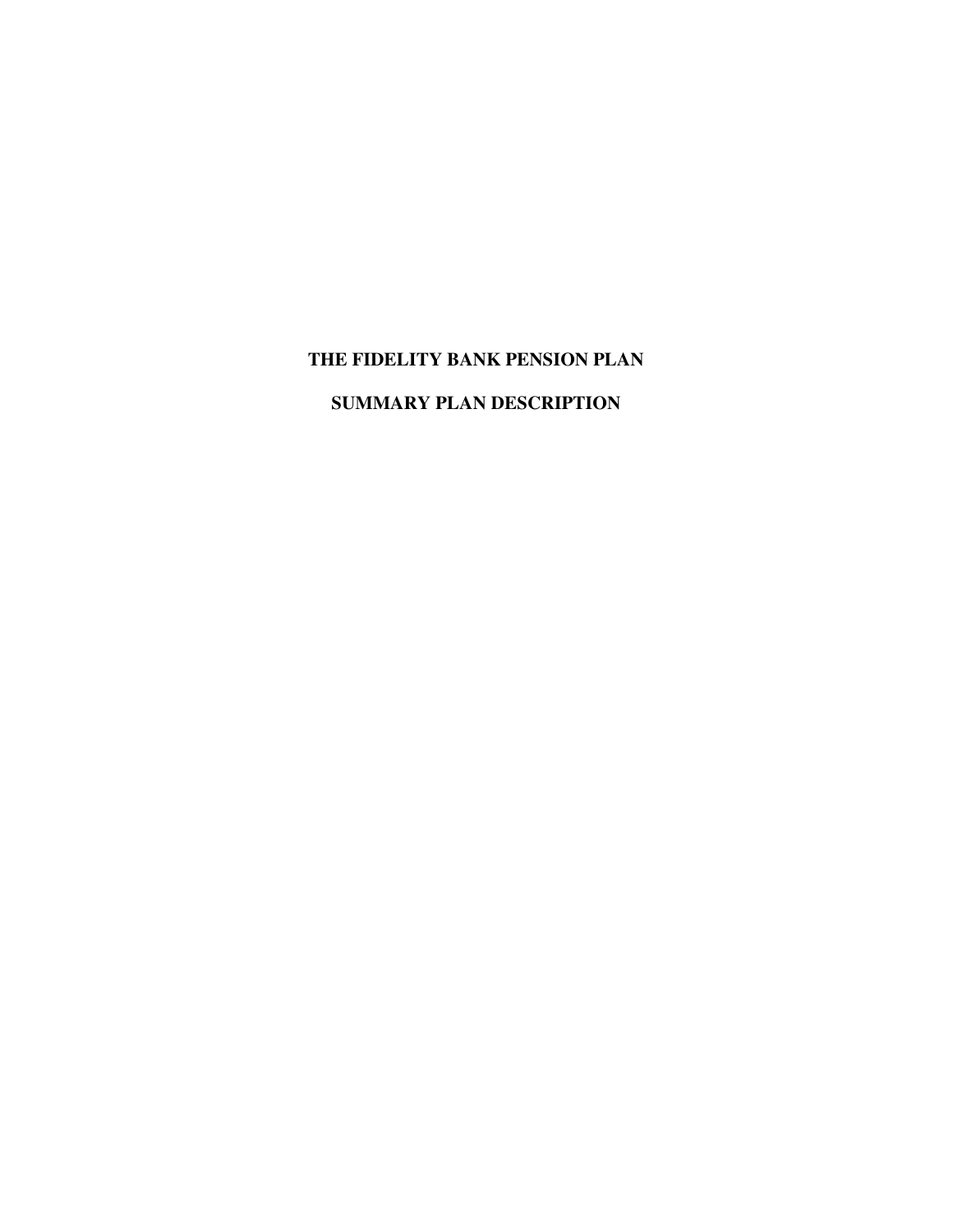# **TABLE OF CONTENTS**

#### **INTRODUCTION TO YOUR PLAN**

#### **ARTICLE I** PARTICIPATION IN THE PLAN

#### **ARTICLE II** DETERMINATION OF RETIREMENT BENEFIT

#### **ARTICLE III DISTRIBUTION OF BENEFITS**

#### **ARTICLE IV VESTING**

#### **ARTICLE V** FORM OF BENEFIT PAYMENT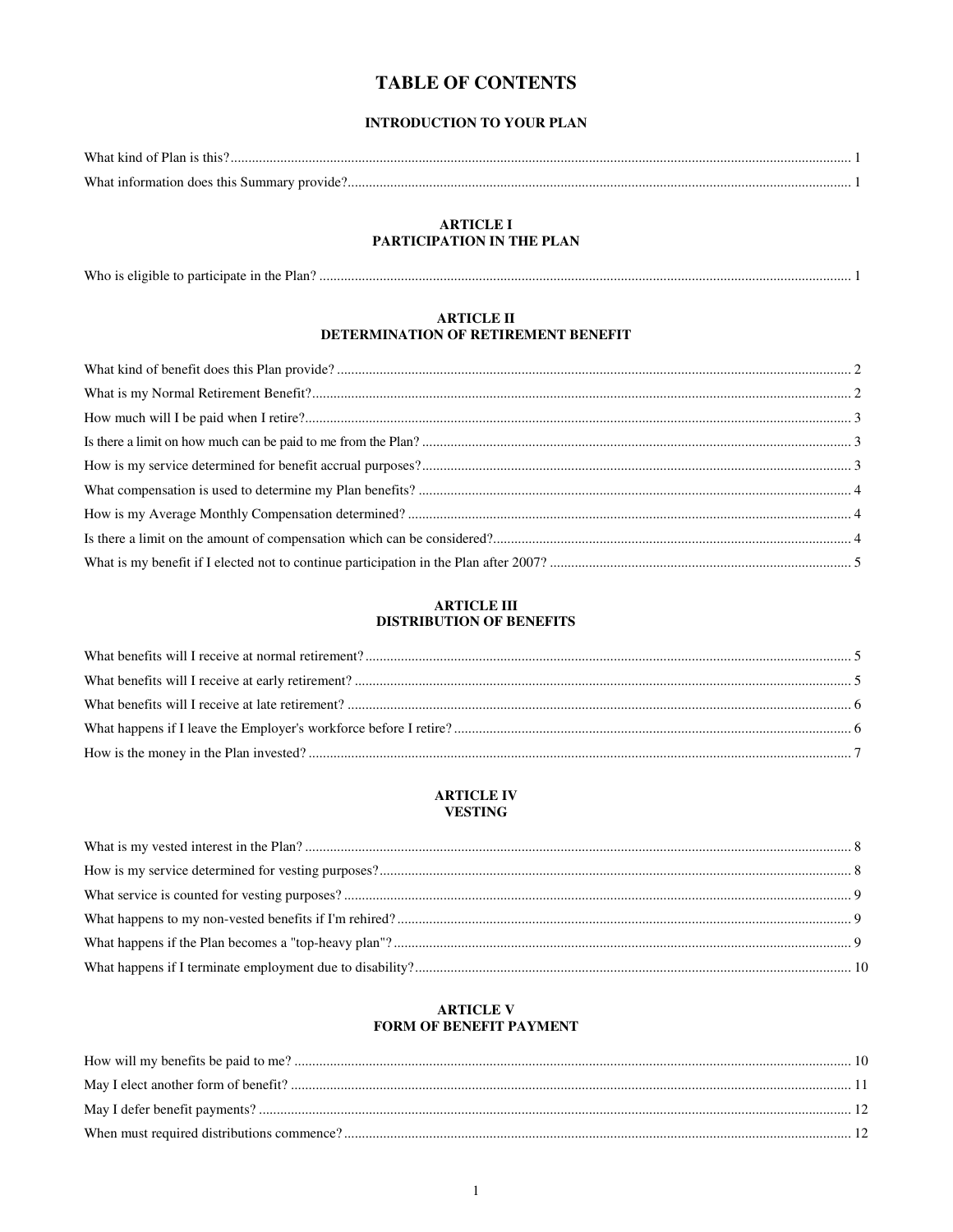#### **ARTICLE VI** BENEFITS AND DISTRIBUTIONS UPON DEATH

# ARTICLE VII<br>TAX TREATMENT OF DISTRIBUTIONS

# ${\bf ARTICLE~VIII}$  PROTECTED BENEFITS AND CLAIMS PROCEDURES

#### **ARTICLE IX** GENERAL INFORMATION ABOUT THE PLAN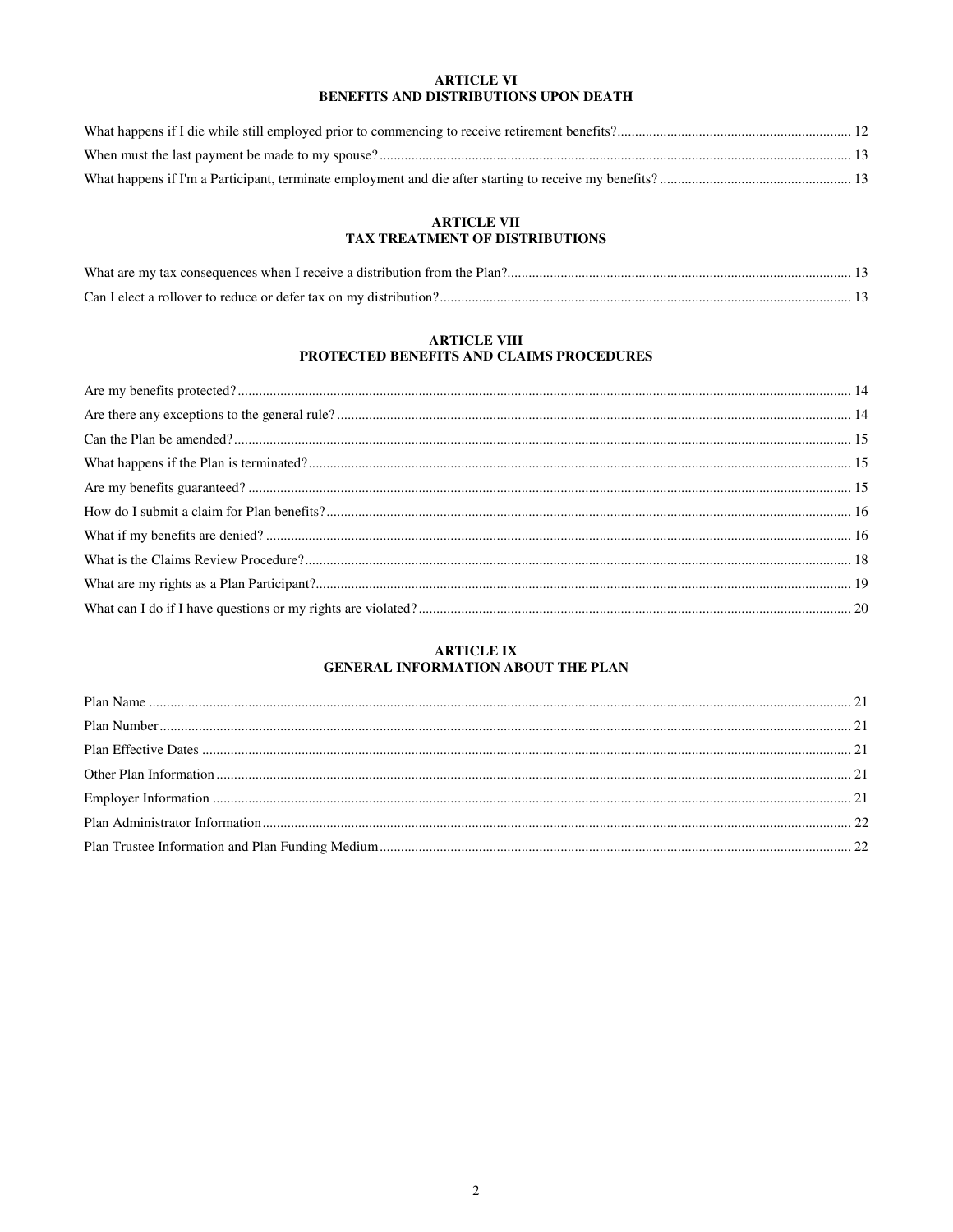# **THE FIDELITY BANK PENSION PLAN**

# **SUMMARY PLAN DESCRIPTION**

# **INTRODUCTION TO YOUR PLAN**

#### **What kind of Plan is this?**

The Fidelity Bank Pension Plan (the "Plan") has been adopted to provide you with additional income for retirement. This Plan is a type of qualified retirement plan commonly referred to as a defined benefit pension plan.

#### **What information does this Summary provide?**

This Summary Plan Description ("SPD") contains information regarding eligibility to participate in the Plan, your Plan benefits, your distribution options, and many other features of the Plan. You should take the time to read this SPD to get a better understanding of your rights and obligations under the Plan.

In this summary, your Employer has addressed the most common questions you may have regarding the Plan. If this SPD does not answer all of your questions, please contact the Administrator or other plan representative. The Administrator is responsible for responding to questions and making determinations related to the administration, interpretation, and application of the Plan. The name and address of the Administrator can be found at the end of this SPD in the Article entitled "General Information About the Plan."

This SPD describes the Plan's benefits and obligations as contained in the legal Plan document, which governs the operation of the Plan. The Plan document is written in much more technical and precise language and is designed to comply with applicable legal requirements. If the non-technical language in this SPD and the technical, legal language of the Plan document conflict, the Plan document always governs. If you wish to receive a copy of the legal Plan document, please contact the Administrator.

The Plan and your rights under the Plan are subject to federal laws, such as the Employee Retirement Income Security Act (ERISA) and the Internal Revenue Code, as well as some state laws. The provisions of the Plan are subject to revision due to a change in laws or due to pronouncements by the Internal Revenue Service (IRS) or Department of Labor (DOL). Your Employer may also amend or terminate this Plan. If the provisions of the Plan that are described in this SPD change, your Employer will notify you.

## **ARTICLE I PARTICIPATION IN THE PLAN**

#### **Who is eligible to participate in the Plan?**

Any Employee who met the eligibility requirements and became a Participant in the Plan before August 1, 2007, can continue to participate in the Plan.

Employees hired or rehired on or after August 1, 2007, are not eligible to participate in the Plan.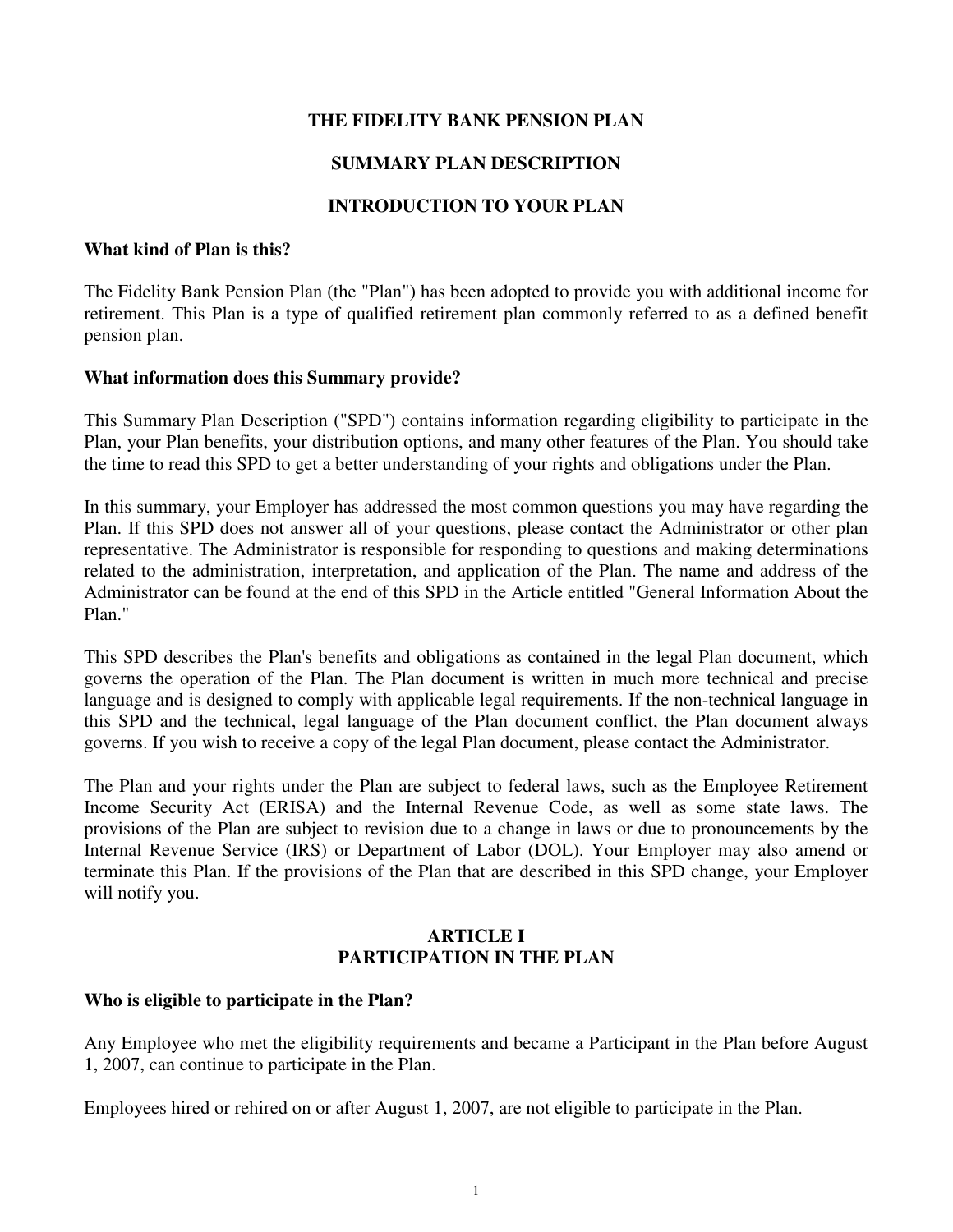### **ARTICLE II DETERMINATION OF RETIREMENT BENEFIT**

### **What kind of benefit does this Plan provide?**

**Plan Design.** This Plan is designed to provide you with a benefit at your retirement. The benefit is expressed as an annual benefit that is payable to you each year beginning on your retirement and continuing for the remainder of your life. However, the actual payment of the benefit may vary depending upon certain factors, such as whether you are married. This Article describes how retirement benefits are determined under the Plan and later Articles describe how and when benefits will be paid to you.

**Funding.** Each year we are required to contribute an amount to the Plan which is actuarially determined. The amount of the contribution may vary from year to year, depending on, for example, participant turnover, benefit payments, and investment gains or losses of the trust fund. If we fail to meet minimum funding requirements, we can be subject to penalties, benefit payments may be restricted, and certain notices to participants may need to be provided.

## **What is my Normal Retirement Benefit?**

At your Normal Retirement Date, you will be entitled to a monthly benefit which is called your Normal Retirement Benefit. Under this plan that monthly benefit is assumed to be paid in the form of a life annuity and, if you are married, 100% of such monthly payment continuing to your surviving spouse. However, the amount you actually receive at your Normal Retirement Date is your Accrued Benefit which is explained in the question "How much will I be paid when I retire?" found in this Article. If benefits are payable in a form other than described in the first sentence of this paragraph, then you will receive the actuarial equivalent of your accrued benefit.

**Retirement benefit formula.** Your Normal Retirement Benefit will be determined based on a retirement benefit formula equal to 1.2% of your Average Monthly Compensation multiplied by your total number of Years of Service (up to a maximum of 40 years), plus .65% of your Average Monthly Compensation in excess of one-twelfth of your Covered Compensation multiplied by your total number of Years of Service (up to a maximum of 35 years), computed to the nearest cent. For any short Plan Year, your Covered Compensation shall be reduced by a fraction, the numerator of which is the number of months in the short Plan Year and the denominator of which is twelve (12).

**Covered Compensation.** For purposes of determining the excess portion of your retirement benefit formula, "Covered Compensation" has a special meaning. Covered Compensation is a 35-year average of the Social Security Taxable Wage Bases in effect for each calendar year (regardless of your date of birth) ending with the last day of the calendar year in which you reach (or will reach) your Social Security Retirement Age (age 65 if you were born prior to January 1, 1938, age 66 if you were born after December 31, 1937, but prior to January 1, 1955, or age 67 if you were born after December 31, 1954). Your Covered Compensation for the Plan Year will be adjusted (generally upward) each year. However, any increase in your Covered Compensation will not decrease any benefit you may have accrued in a prior year.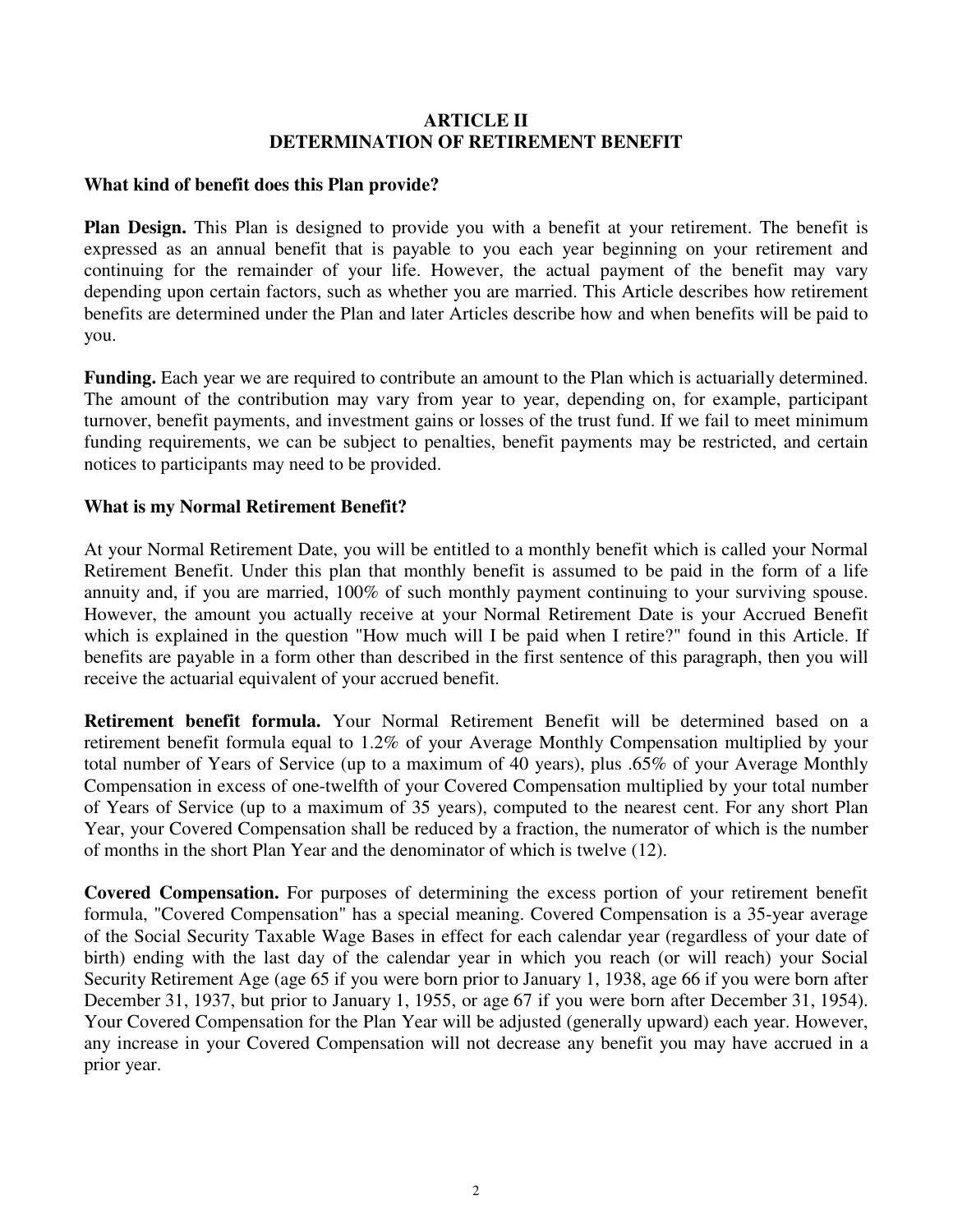## **How much will I be paid when I retire?**

At your Normal Retirement Date, you will be entitled to your Normal Retirement Benefit. However, the amount you actually receive each month is the amount of your Normal Retirement Benefit you have earned (or accrued) while employed with us. This amount is your Accrued Benefit.

Your Accrued Benefit is that portion of your Normal Retirement Benefit you have earned as of a particular date. It equals your Normal Retirement Benefit multiplied by your accrual fraction.

Your accrual fraction (which may not be greater than one (1)) equals your Years of Service completed as of the date of computation divided by your Years of Service you would have if you remain employed until your Normal Retirement Age.

If you are still employed after reaching your Normal Retirement Age, you will continue to accrue benefits based upon your service and Average Monthly Compensation determined at the close of any Plan Year coinciding with or following your Normal Retirement Age.

#### **Is there a limit on how much can be paid to me from the Plan?**

The law imposes a certain limit on the amount of benefits that can be paid to you. In general, the maximum annual benefit that can be paid to you at retirement may not exceed the lesser of 100% of your average compensation or \$210,000 for the Plan Year beginning in 2016. This dollar amount may be adjusted after 2016 for cost-of-living increases. In addition, this limit may need to be adjusted depending upon when you receive your benefits. The Administrator will automatically apply this limit if it applies to you at the time you are entitled to benefits.

#### **How is my service determined for benefit accrual purposes?**

**Year of Service.** You will have completed a Year of Service for a Plan Year if you have completed at least 1,000 Hours of Service during the Plan Year, including any such years prior to the Effective Date of the Plan.

**Hour of Service - Employees for whom records of actual hours of service are maintained.** You will be credited with your actual Hours of Service for:

(a) each hour for which you are directly or indirectly compensated by the Employer for the performance of duties during the Plan Year;

(b) each hour for which you are directly or indirectly compensated by the Employer for reasons other than the performance of duties (such as vacation, holidays, sickness, disability, lay-off, military duty, jury duty or leave of absence during the Plan Year); and

(c) each hour for back pay awarded or agreed to by the Employer.

You will not be credited for the same Hours of Service both under (a) or (b), as the case may be, and under (c).

**Hour of Service - Employees for whom records of actual hours of service are not maintained.** The Plan does not credit you with your actual Hours of Service. Instead the Plan uses an "equivalency"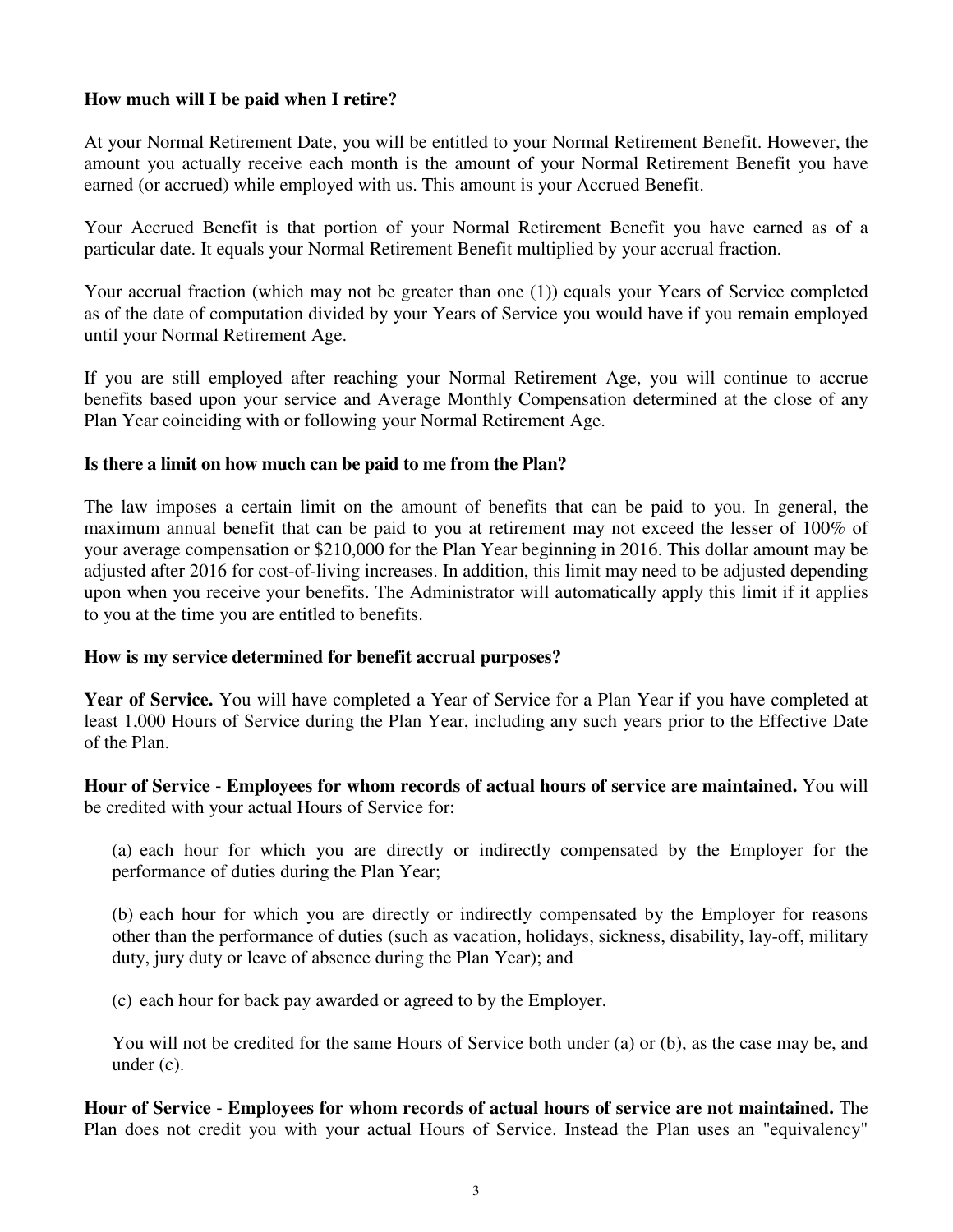method. Under this method you will be credited with 195 Hours of Service for each month during the year in which you would otherwise be credited with at least one Hour of Service.

**Military Service.** If you are a veteran and are reemployed under the Uniformed Services Employment and Reemployment Rights Act of 1994, your qualified military service may be considered service with the Employer. You should contact the Plan Administrator if you believe you might be affected by this law.

## **What compensation is used to determine my Plan benefits?**

**Definition of compensation.** For the purposes of the Plan, compensation has a special meaning. Compensation is generally defined as your total compensation that is subject to income tax and paid to you by your Employer during the Plan Year.

**Adjustments to compensation.** The following adjustments to compensation will be made for purposes of determining your benefits:

- salary deferrals to any other plan or arrangement (such as  $401(k)$  or cafeteria plan) will be included
- compensation paid after you terminate employment for services performed during your regular working hours, or for services outside your regular working hours (such as overtime or shift differential), commissions, bonuses, or other similar payments that would have been made to you had you continued employment will be included.
- compensation paid for unused accrued bona fide sick, vacation or other leave, if such amounts would have been included in compensation if paid prior to your termination of employment and you would have been able to use the leave if employment had continued will be included.
- compensation will include nonqualified unfunded deferred compensation if the payment is includible in gross income and would have been paid to you had you continued employment.

# **How is my Average Monthly Compensation determined?**

Your Normal Retirement Benefit is based on an Average Monthly Compensation.

"Average Monthly Compensation" means your compensation converted to a monthly amount and then averaged over the five consecutive Plan Years which produce the highest monthly average within the last 10 completed years of participation. If you have less than five consecutive Plan Years of service from your date of participation to your date of termination, your Average Monthly Compensation will be based on your monthly compensation from your date of participation to your date of termination.

#### **Is there a limit on the amount of compensation which can be considered?**

The Plan, by law, cannot recognize annual compensation in excess of a certain dollar limit. The limit for the Plan Year beginning in 2016 is \$265,000. After 2016, the dollar limit may increase for cost-of-living adjustments.

#### **What is my benefit if I elected not to continue participation in the Plan after 2007?**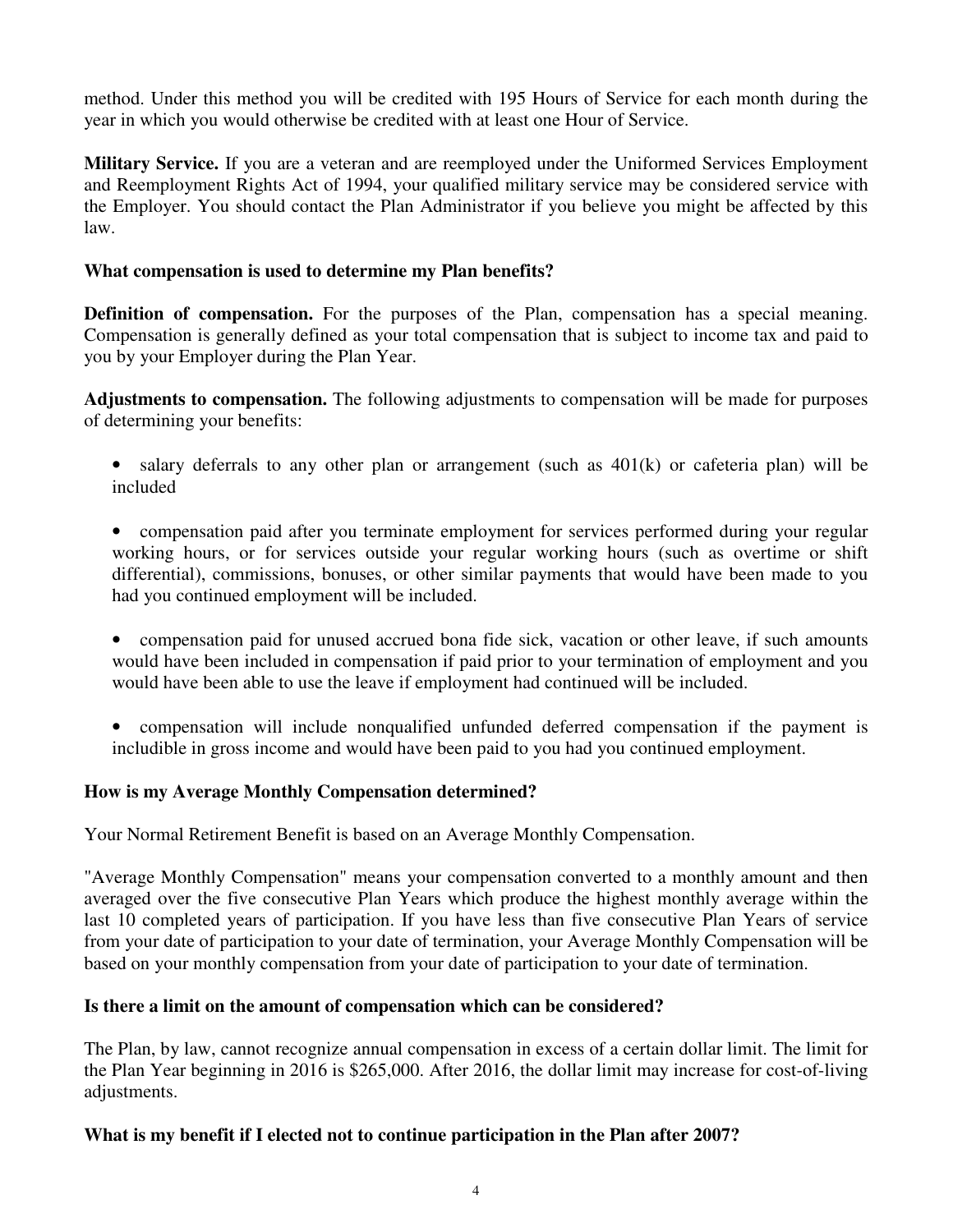If you elected to discontinue your participation in the Plan, you will keep your pension benefit accrued through December 31, 2007. Any service after 2007 will not be counted toward your Accrued Benefit, but compensation earned after 2007 will be counted in calculating the amount of your pension. Also, your service after 2007 will be counted for purposes of satisfying the vesting requirement, and for purposes of determining your eligibility for early retirement, with respect to the benefit you earned through December 31, 2007.

#### **ARTICLE III DISTRIBUTION OF BENEFITS**

#### **What benefits will I receive at normal retirement?**

You will be entitled to start receiving benefits under the Plan when you reach your Normal Retirement Age. However, if you continue working after your Normal Retirement Age, payment of your benefits will be deferred until your Late Retirement Date.

Your Normal Retirement Date is the first day of the month coinciding with or next following your Normal Retirement Age. You will attain your Normal Retirement Age when you reach your 65th birthday, or your 5th anniversary of joining the Plan, if later.

#### **What benefits will I receive at early retirement?**

You will be entitled to all your benefits under the Plan when you reach your Early Retirement Date. Payment of your early retirement benefits will, at your election, begin as soon as administratively feasible following your Early Retirement Date if you choose to retire on such date. However, if the value of your vested benefit is less than a certain dollar threshold, a distribution will be made to you within a reasonable time after you terminate employment. (See the question "How will my benefits be paid to me?" found in the Article of this SPD entitled "Form of Benefit Payment" for an explanation of the dollar threshold.)

Your Early Retirement Date is the first day of the month following the date you have (i) attained age 55 and completed 15 Years of Service, or (ii) attained age 50 and completed 20 Years of Service. You may elect to retire when you reach your Early Retirement Date.

If you retire on or after your Early Retirement Date, you will be entitled to receive your Accrued Benefit which will be paid at your Normal Retirement Date, unless you elect to receive it earlier.

If you elect to receive your Accrued Benefit prior to your Normal Retirement Date, you will receive an Early Retirement Benefit equal to your Accrued Benefit at your Normal Retirement Date reduced by 1/15th for each of the first five (5) years and then 1/30th for each of the next five (5) years. If your Early Retirement Benefit commences prior to the date you attain age 55, it will be determined by multiplying your Accrued Benefit by the factor from the table below: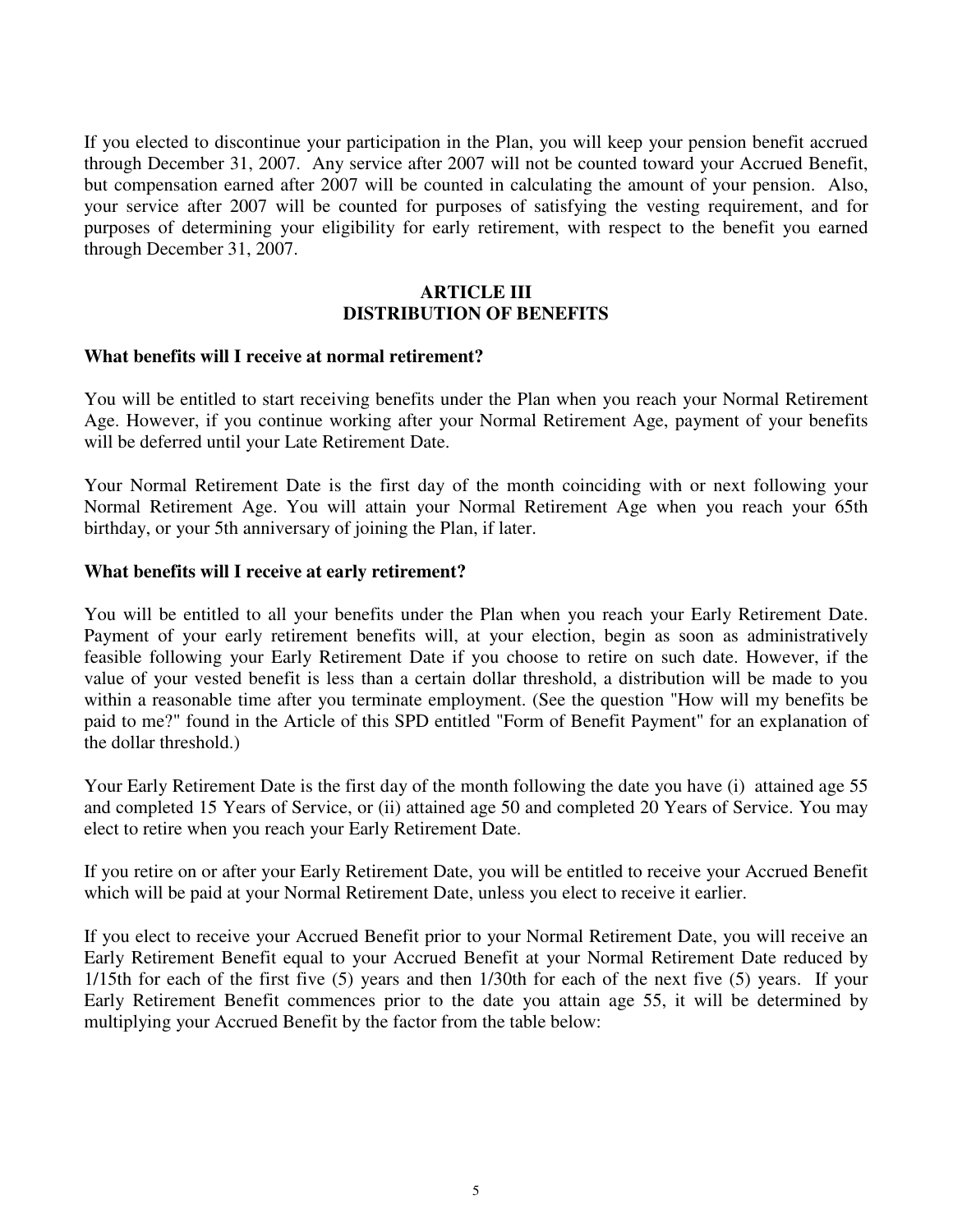| Age | Factor |  |
|-----|--------|--|
| 54  | .45    |  |
| 53  | .40    |  |
| 52  | .37    |  |
| 51  | .34    |  |
| 50  | .31    |  |

If you elect to receive your Accrued Benefit prior to your Normal Retirement Date, IRS Regulations restrict the amount that may be paid. Your Administrator will advise you of the amount of your Early Retirement Benefit at the time of your election to retire early. You may begin receiving benefits immediately or postpone receipt to a later date. You should discuss your alternatives with the Administrator.

## **What benefits will I receive at late retirement?**

You may remain employed past your Plan's Normal Retirement Date and retire instead on your Late Retirement Date. Your Late Retirement Date is the first day of the month coinciding with or next following the date you choose to retire after first having reached your Normal Retirement Date. On your Late Retirement Date, you will be entitled to 100% of your Accrued Benefit. Actual benefit payments will begin as soon as administratively feasible following your Late Retirement Date.

The benefit you will receive at your Late Retirement Date generally takes into account the requirement that you continue to accrue (earn) benefits past your Normal Retirement Age. The calculation of your Late Retirement Benefit will be equal to the greater of the following:

(a) the retirement benefit you have actually accrued as of the end of the Plan Year in which you actually retire, or

(b) the actuarial equivalent of the benefit you were entitled to as of the close of the Plan Year immediately preceding your actual retirement date.

There are other laws that may require the Plan to begin distributions to you while you are still employed. If distributions are made to you before you actually retire, your Late Retirement Benefit will be adjusted for these distributions.

# **What happens if I leave the Employer's workforce before I retire?**

The Plan is designed to encourage you to stay with us until retirement. Payment of your Accrued Benefit under the Plan is only available upon your death, disability or retirement. However, if the value of your vested benefit is less than a certain dollar threshold, a distribution will be made to you within a reasonable time after you terminate employment. (See the question "How will my benefits be paid to me?" found in the Article of this SPD entitled "Form of Benefit Payment" for an explanation of the dollar threshold.)

If the present value of your vested accrued benefit does not exceed \$5,000 and you consent to the distribution of the benefit, the benefit amount will be paid to you in a lump sum as of the fifteenth day of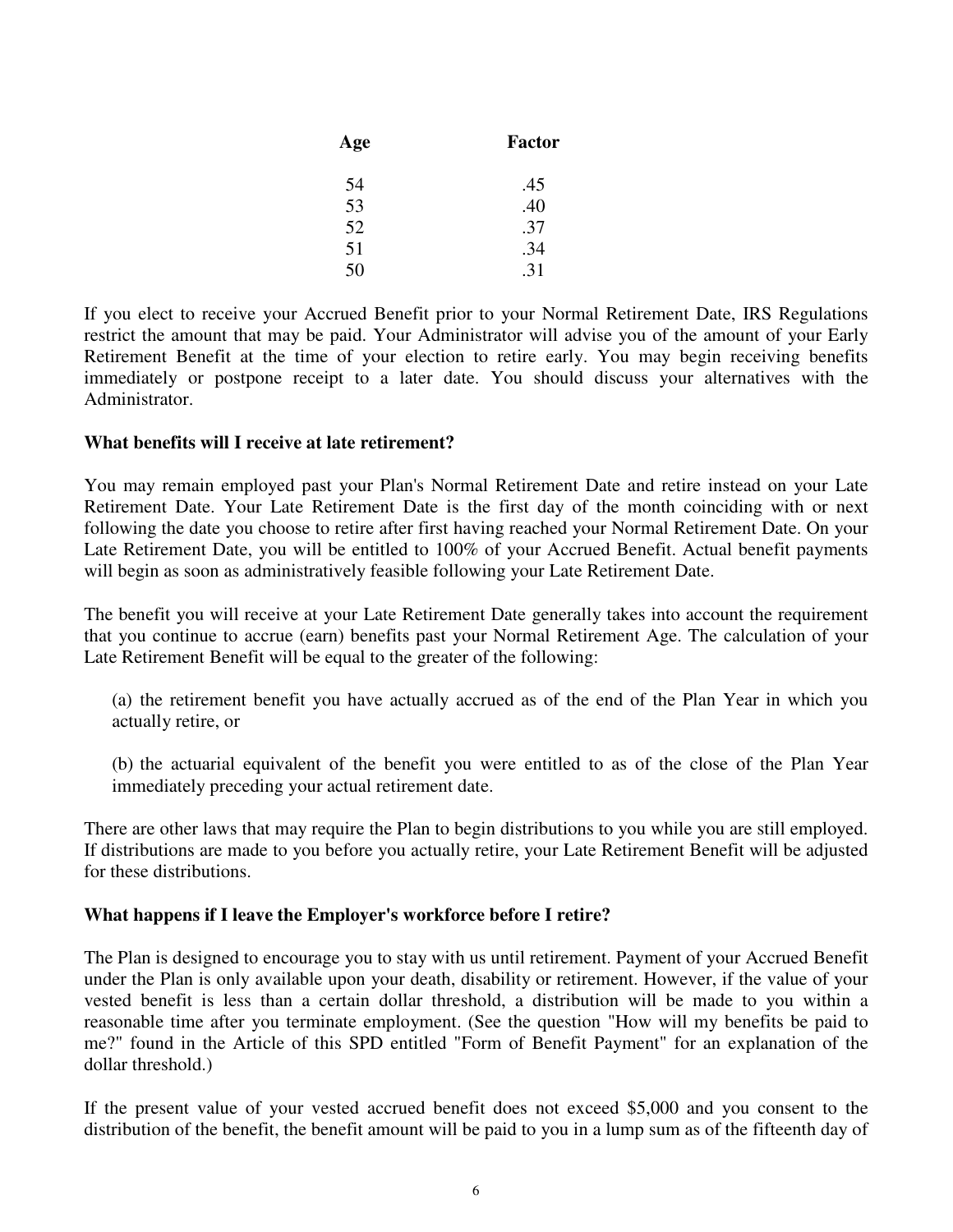the month next following your termination. You may also elect to receive payment of your benefit in one of the optional forms described in Article V below beginning as of the fifteenth day of the month next following your termination if the present value of your vested accrued benefit does not exceed \$20,000.

If the present value of your vested accrued benefit does not exceed \$1,000, the benefit will be paid to you in a lump sum as of the fifteenth day of the month next following your termination without regard to your consent.

If you terminate employment after satisfying the service requirement for early retirement but before you meet the age requirement, you may elect to receive your vested Accrued Benefit when you meet the age requirement for early retirement. If you make such election, your benefit will be reduced as described above (see "What benefits will I receive at early retirement?").

If you are a veteran and are reemployed under the Uniformed Services Employment and Reemployment Rights Act of 1994, your qualified military service may be considered service with the Employer. There may also be benefits for employees who die or become disabled while on active duty. Employees who receive wage continuation payments while in the military may benefit from law changes effective in 2009. You should contact the Plan Administrator if you believe you might be affected by these rules.

#### **How is the money in the Plan invested?**

The Trustee of the Plan has been designated to hold the assets of the Plan for the benefit of Plan Participants and their beneficiaries in accordance with the terms of this Plan. The trust fund established by the Plan's Trustee will be the funding medium used for the accumulation of assets from which Plan benefits will be distributed.

The Employer or another designated person or entity is responsible for the investment of all assets held by the Plan. Investment decisions are made in the best interests of you and other Plan Participants. Periodically, you will receive a benefit statement that provides information on the Plan's investments. If you have any questions, contact the Administrator (or other Plan representative).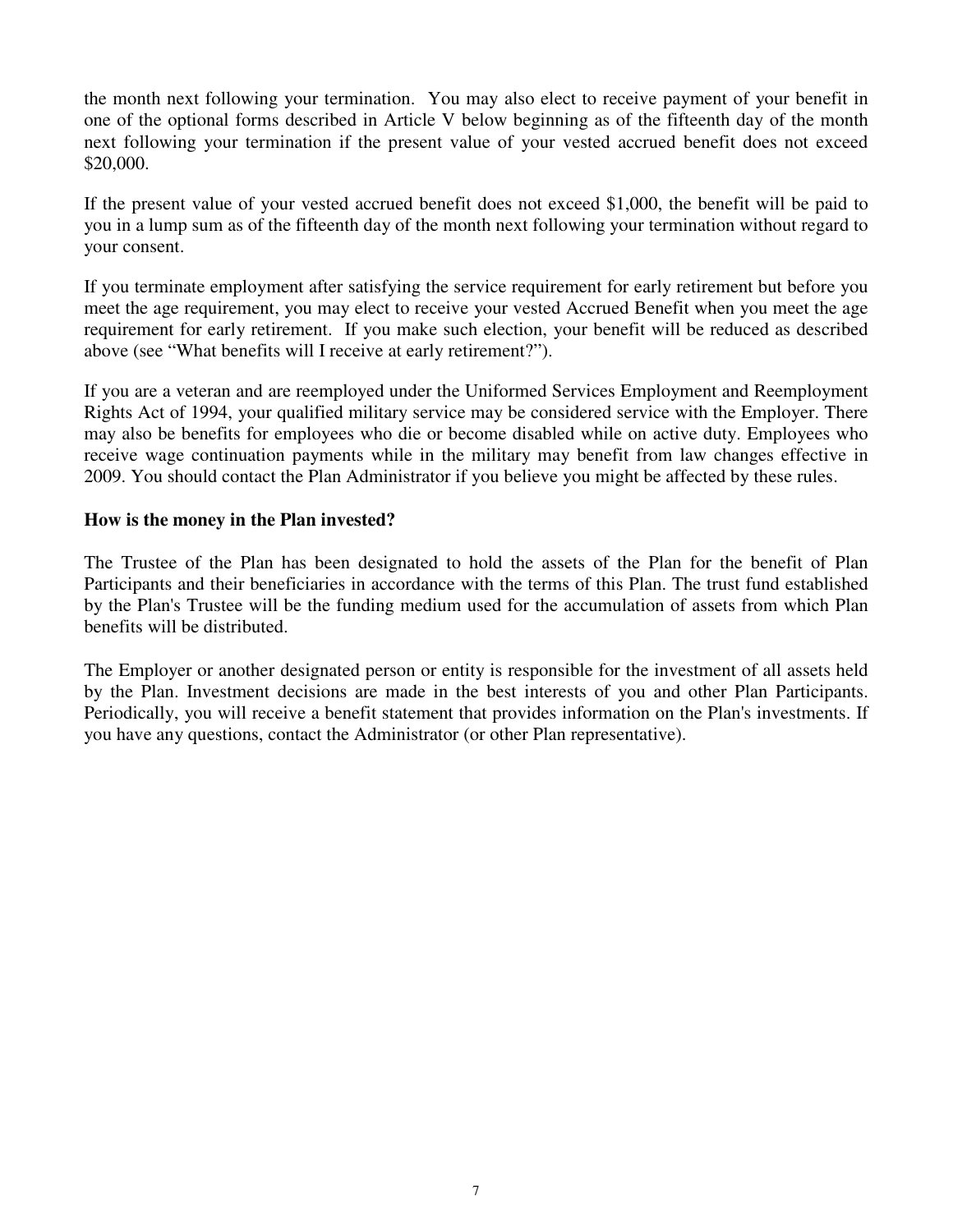## **ARTICLE IV VESTING**

## **What is my vested interest in the Plan?**

**Deferred vesting for benefit accruals.** If your employment terminates for reasons other than death, disability, early or normal retirement, you will be entitled to receive only a specified percentage of the amount that would otherwise be payable to you, in accordance with the vesting provisions described below.

**Vesting schedules.** Your vested percentage for your accrued benefit is based on vesting Years of Service. This means at the time you stop working for a reason other than your death, disability, or retirement, your accrued benefit is subject to a vesting schedule. Thus, when your benefits become payable, your accrued benefit will be multiplied by your vested percentage. You will always, however, be 100% vested if you are employed on or after your Early or Normal Retirement Age, or if you die or become disabled while employed by your Employer.

Your vested percentage is determined under the following schedule.

|                         | Vesting Schedule |  |
|-------------------------|------------------|--|
| <b>Years of Service</b> | Percentage       |  |
| Less than 5             | $0\%$            |  |
|                         | $100\%$          |  |

# **How is my service determined for vesting purposes?**

**Year of Service.** To earn a Year of Service, you must be credited with at least 1,000 Hours of Service during a Plan Year. The Plan contains specific rules for crediting Hours of Service for vesting purposes. The Administrator will track your service and will credit you with a Year of Service for each Plan Year in which you are credited with the required Hours of Service, in accordance with the terms of the Plan. If you have any questions regarding your vesting service, you should contact the Administrator.

**Hour of Service - Employees for whom records of actual hours of service are maintained.** You will be credited with your actual Hours of Service for:

(a) each hour for which you are directly or indirectly compensated by the Employer for the performance of duties during the Plan Year;

(b) each hour for which you are directly or indirectly compensated by the Employer for reasons other than the performance of duties (such as vacation, holidays, sickness, disability, lay-off, military duty, jury duty or leave of absence during the Plan Year); and

(c) each hour for back pay awarded or agreed to by the Employer.

You will not be credited for the same Hours of Service both under (a) or (b), as the case may be, and under (c).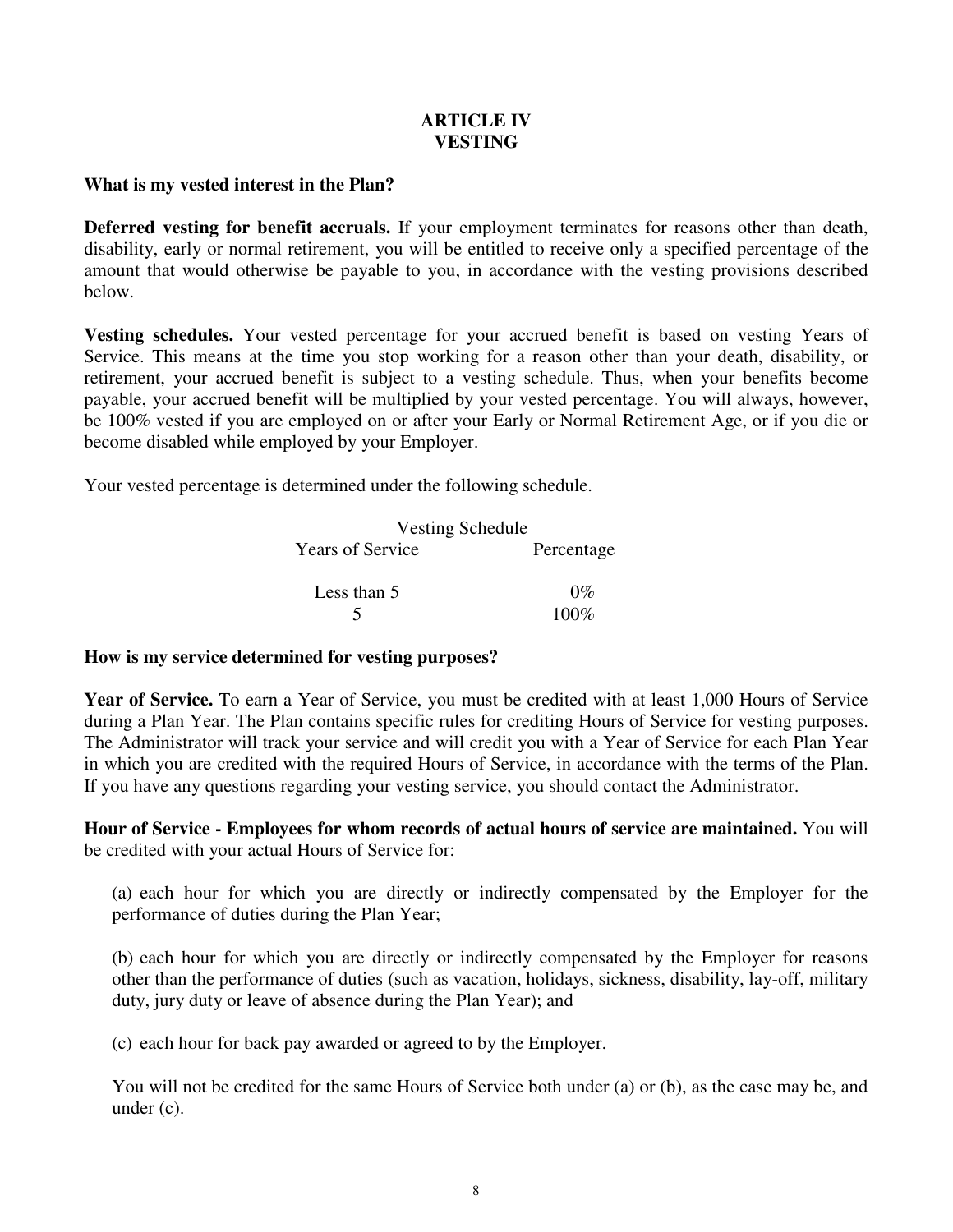#### **What service is counted for vesting purposes?**

**Service with the Employer.** In calculating your vested percentage, all service you perform for the Employer will generally be counted. However, there are some exceptions to this general rule.

**Excluded vesting service.** Years of Service prior to the time you attained age 18 will not be counted for vesting purposes.

**Break in Service rules.** If you terminate employment and are rehired, you may lose credit for prior service under the Plan's Break in Service rules.

For vesting purposes, you will have a Break in Service if you complete less than 500 Hours of Service during the computation period used to determine whether you have a Year of Service. However, if you are absent from work for certain leaves of absence such as a maternity or paternity leave, you may be credited with enough Hours of Service to prevent a Break in Service.

**Five-year Break in Service rule.** The five-year Break in Service rule applies only to Participants who had no vested interest in the Plan when employment had terminated. If you were not vested in any amounts when you terminated employment and you have five 1-Year Breaks in Service (as defined above), all the service you earned before the 5-year period no longer counts for vesting purposes. Thus, if you return to employment after incurring five 1-Year Breaks in Service, you will be treated as a new employee (with no service) for purposes of determining your vested percentage under the Plan.

**Military Service.** If you are a veteran and are reemployed under the Uniformed Services Employment and Reemployment Rights Act of 1994, your qualified military service may be considered service with the Employer. There may also be benefits for employees who die or become disabled while on active duty. Employees who receive wage continuation payments while in the military may benefit from law changes effective in 2009. You should contact the Plan Administrator if you believe you might be affected by these rules.

#### **What happens to my non-vested benefits if I'm rehired?**

If you were not vested in your Accrued Benefit when you left, then the non-vested portion of your Accrued Benefit was forfeited. However, if you return to service with us before incurring five consecutive 1-Year Breaks in Service, your Accrued Benefit will be restored. You will continue to vest in your restored Accrued Benefit based upon your service after you are rehired, but you will not be eligible to accrue any additional benefits following your return to service.

The forfeited amount, if any, will be used to reduce the amount we are required to contribute to the Plan.

#### **What happens if the Plan becomes a "top-heavy plan"?**

**Top-heavy plan.** A retirement plan that primarily benefits "key employees" is called a "top-heavy plan." Key employees are certain owners or officers of your Employer. A plan is generally a top-heavy plan when more than 60% of the present value of all accrued benefits under the Plan are attributable to key employees. Each year, the Administrator is responsible for determining whether the Plan is a top-heavy plan.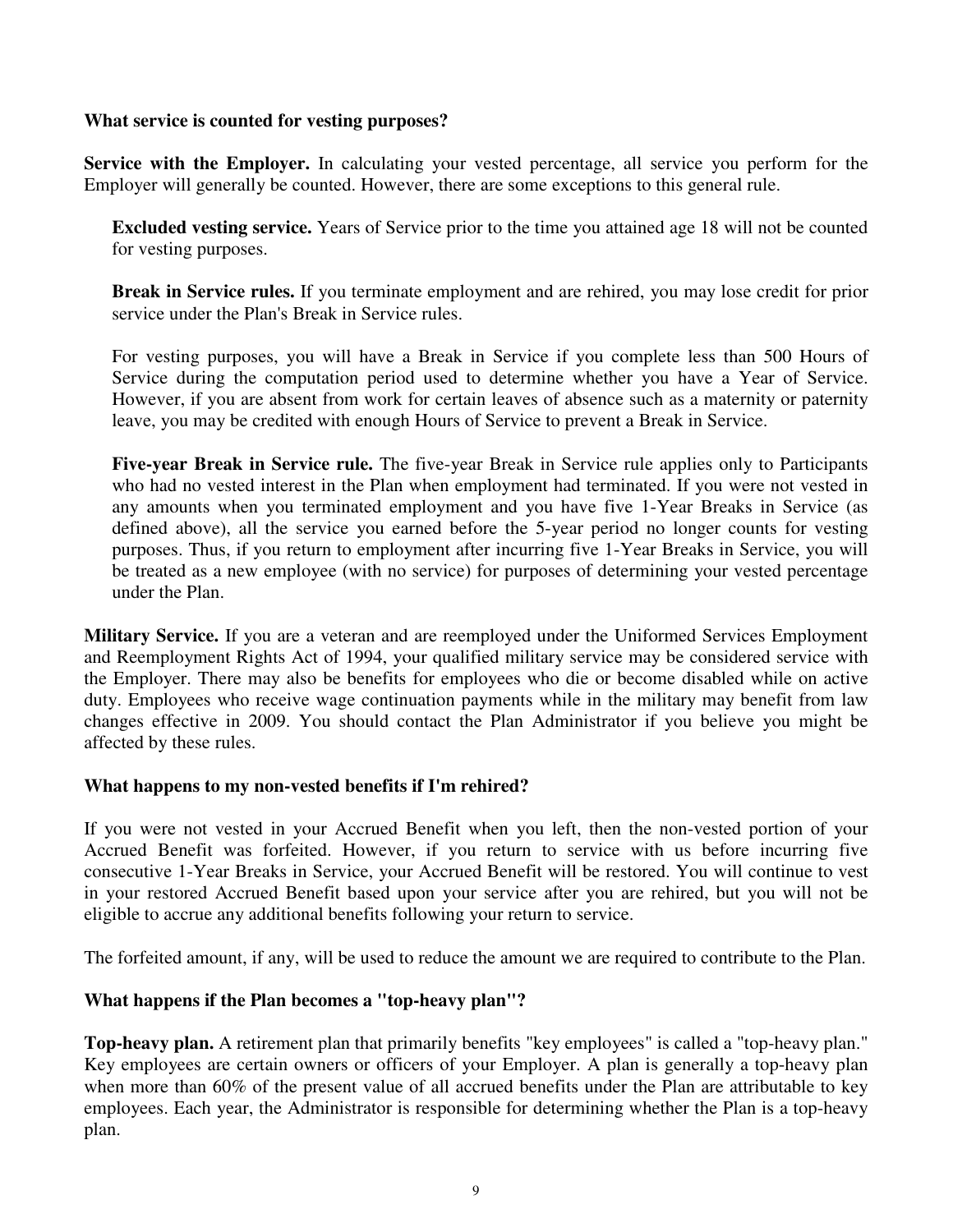**Top-heavy rules.** If the Plan becomes top-heavy in any Plan Year, then non-key employees may be entitled to certain top-heavy minimum benefits, and other special rules will apply. These top-heavy rules include the following:

- If your Accrued Benefit is less than the top-heavy minimum benefit, you may be entitled to at least the top-heavy minimum benefit under this Plan.
- In addition, instead of the vesting schedule described above, your nonforfeitable right to your accrued benefit will be determined according to the following schedule:

|             | <b>Vesting Schedule</b>               |  |
|-------------|---------------------------------------|--|
|             | <b>Years of Service</b><br>Percentage |  |
| Less than 3 | $0\%$                                 |  |
|             | $100\%$                               |  |

#### **What happens if I terminate employment due to disability?**

**Definition of disability.** Under the Plan, disability is defined as a physical or mental condition resulting from bodily injury, disease, or mental disorder which renders you incapable of continuing any gainful occupation and which constitutes total disability under the long-term disabilty insurance program of the Employer or federal Social Security Act.

**Payment of benefits.** If you become disabled while a Participant, you will become 100% vested in your accrued benefit under the Plan. If you were 100% vested in your accrued benefit before your disability, you may retire as of the date of establishment of your disability (the "Disability Retirement Date"). The disability retirement benefit will be payable to you beginning on the fifteenth day of the month next following the later of: (i) your Normal Retirement Date; or (ii) the date you cease to receive long-term disability benefits under a long-term disability insurance plan or policy maintained by the Employer. The disability retirement benefit will be equal to your accrued benefit as of your Normal Retirement Date determined by taking into account Years of Service while you are disabled, and projecting your Compensation at the rate in effect on the Disability Retirement Date to your Normal Retirement Date. If you are eligible for early retirement on your Disability Retirement Date, you may elect to retire and receive the early retirement benefit in lieu of the disability retirement benefit. (See the question entitled "How will my benefits be paid to me?" for an explanation of how these benefits will be paid.)

#### **ARTICLE V FORM OF BENEFIT PAYMENT**

#### **How will my benefits be paid to me?**

**Annuity Distribution.** If you are married on the date your benefits are to begin and the lump-sum value of your vested accrued benefit exceeds \$5,000, you will automatically receive a joint and 100% survivor annuity, unless you elect an alternative form of payment. This means that you will receive payments for your life, and after your death, your surviving spouse will receive a monthly benefit for the remainder of his or her life equal to 100% of the benefit you were receiving at the time of your death. You may elect a joint and 50% or 66 2/3% survivor annuity instead of the standard joint and 100% survivor annuity. You should consult an advisor before making such election.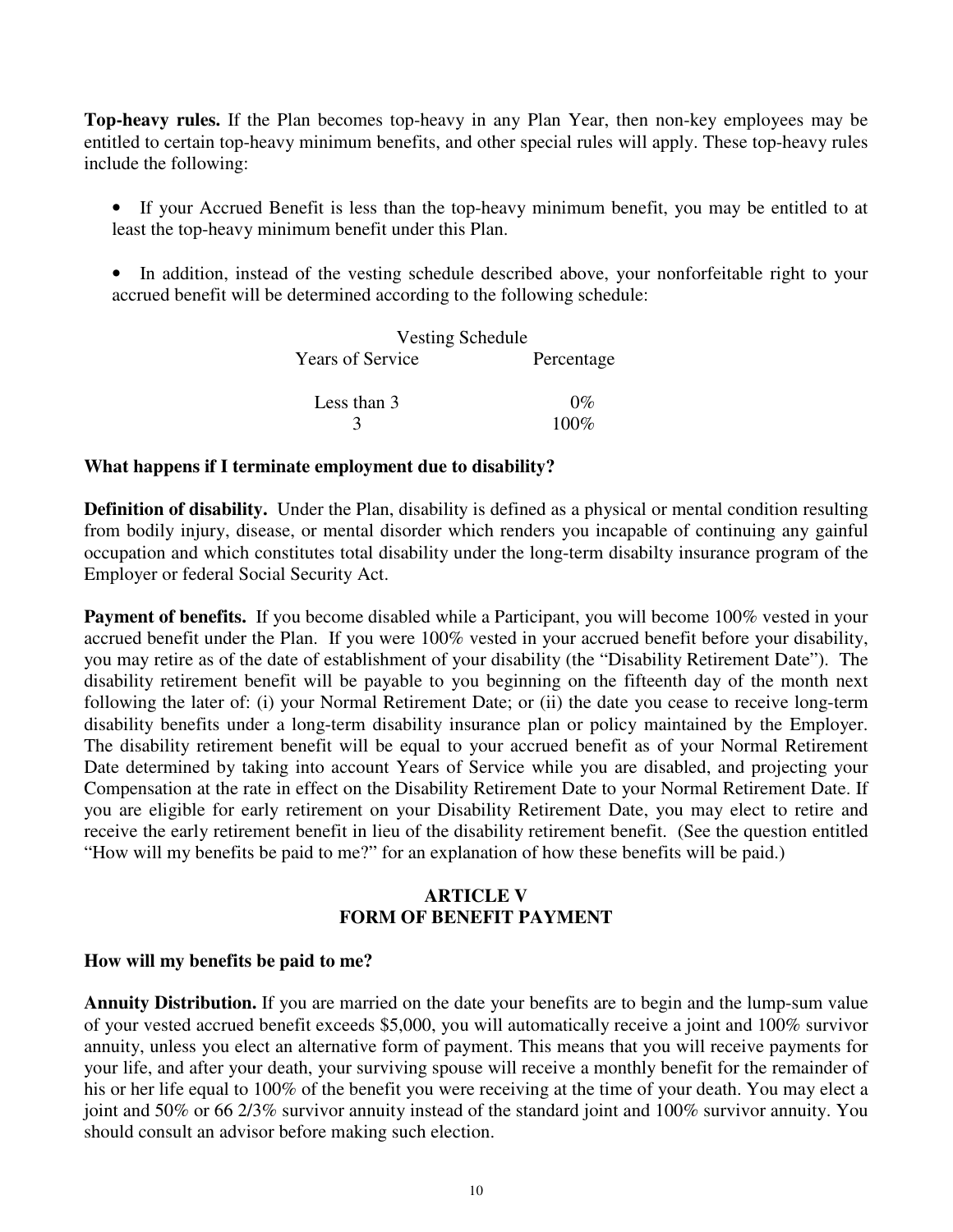If you are not married on the date your benefits are to begin and the lump-sum value of your vested accrued benefit exceeds \$5,000, you will automatically receive a life annuity, unless you elect an alternative form of payment. This means you will receive payments for as long as you live.

**Lump Sum Distribution.** However, if the lump-sum value of your vested accrued benefit does not exceed \$5,000, then your vested accrued benefit may only be distributed to you in a single lump-sum payment.

**Consent requirements.** If the lump-sum value of your vested accrued benefit exceeds \$1,000, you must consent to any distribution before it may be made. In addition, if the lump-sum value of your vested accrued benefit exceeds \$5,000 and you want the distribution to be in a form other than an annuity, you (and your spouse, if you are married) must first waive the annuity form of payment.

**Medium of payment.** Benefits under the Plan will generally be paid to you in cash.

# **May I elect another form of benefit?**

**Waiver of annuity.** If the lump-sum value of your vested benefit in the Plan exceeds \$5,000, then when you are about to receive any distribution, the Administrator will explain the joint and survivor annuity or the life annuity to you in greater detail. You will be given the option of waiving the joint and survivor annuity or the life annuity form of payment during the 180-day period before the annuity is to begin. IF YOU ARE MARRIED, YOUR SPOUSE MUST IRREVOCABLY CONSENT IN WRITING TO THE WAIVER IN THE PRESENCE OF A NOTARY OR A PLAN REPRESENTATIVE. You may revoke any waiver. The Administrator will provide you with forms to make these elections. Since your spouse participates in these elections, you must immediately inform the Administrator of any change in your marital status.

**Other form of distribution.** If the lump-sum value of your vested accrued benefit exceeds \$5,000 and you and your spouse elect not to take a joint and survivor annuity, or if you are not married when your benefits are scheduled to begin and have elected not to take a life annuity, you may elect to receive a distribution of your vested accrued benefit in an alternative form of payment. This payment may be made in one of the following methods:

- a single lump-sum payment if the amount of the benefit does not exceed \$20,000, or
- a different form of annuity

**Annuities.** The forms of annuity available are:

• Life annuity. A life annuity is a level monthly payment for your lifetime, without any payment continuing after your death to your beneficiary.

• Joint and 50% survivor annuity. This annuity provides monthly payments to you for life and, after your death, 50% of your monthly payment to your beneficiary for the remainder of your beneficiary's life.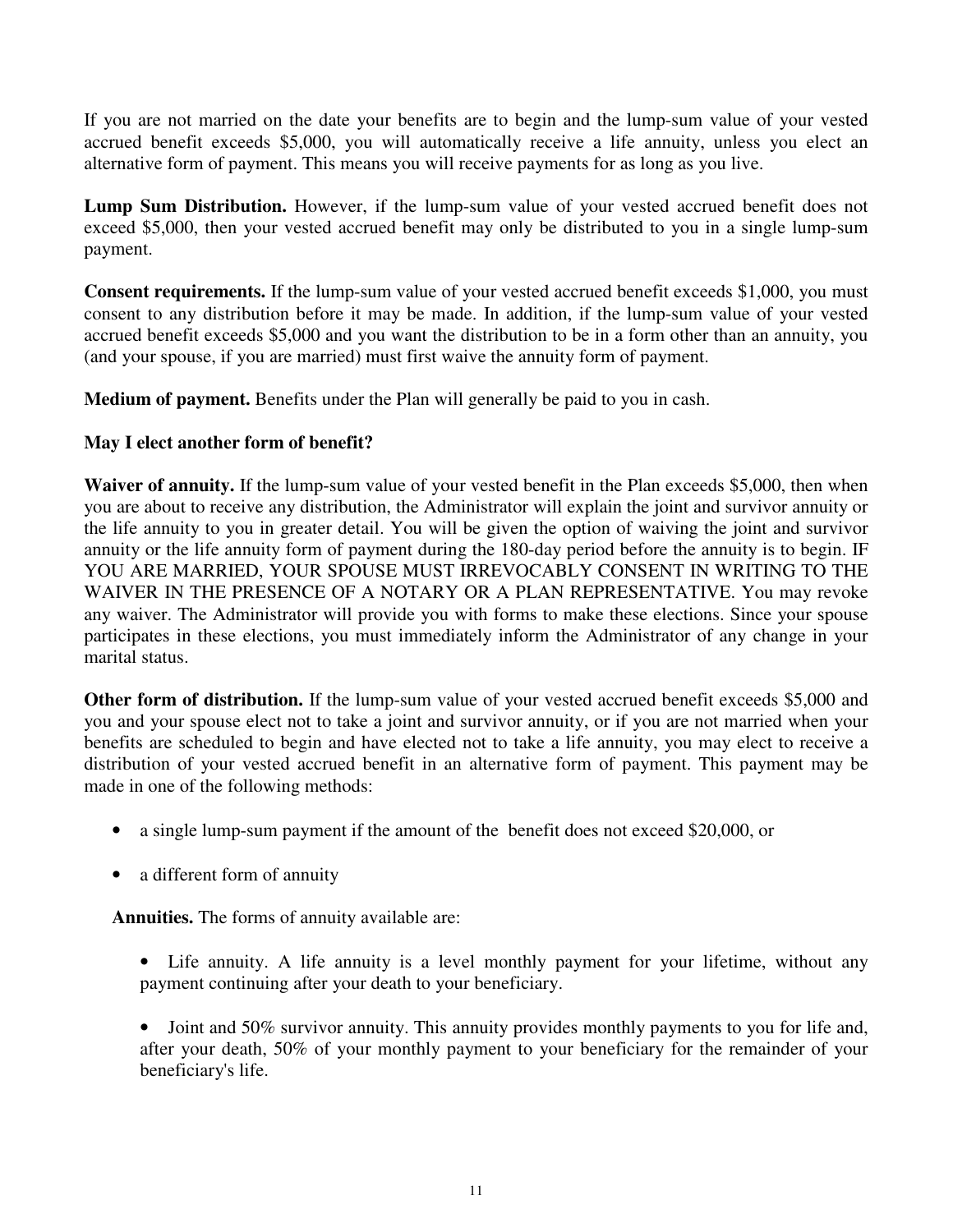• Joint and 66 2/3% survivor annuity. This annuity provides monthly payments to you for life and, after your death, 66 2/3% of your monthly payment to your beneficiary for the remainder of your beneficiary's life.

• Joint and 100% survivor annuity. This annuity provides monthly payments to you for life and, after your death, 100% of your monthly payment to your beneficiary for the remainder of your beneficiary's life.

# **May I defer benefit payments?**

**Delaying distributions.** If the lump-sum value of your vested accrued benefit exceeds \$5,000, you may generally delay the distribution of your vested benefit. However, if you elect to delay the distribution of your benefits, there are rules that may require that certain minimum distributions be made from the Plan.

#### **When must required distributions commence?**

If you are a 5% owner, distributions are required to begin not later than the April 1st following the end of the year in which you reach age 70 1/2. If you are not a 5% owner, distributions are generally not required to begin until the April 1st following the end of the year in which you reach age 70 1/2 or, if later, retire. You should contact the Administrator if you believe you may be affected by these rules.

### **ARTICLE VI BENEFITS AND DISTRIBUTIONS UPON DEATH**

#### **What happens if I die while still employed prior to commencing to receive retirement benefits?**

#### **Minimum spousal death benefit.**

If you die prior to commencing to receive retirement benefits, your spouse will receive a death benefit equal to the minimum spouse's death benefit. No death benefits will be provided if you are not married at the time of your death. The minimum spouse's death benefit is equal to the amount that would have been paid to your spouse if you had begun receiving distributions under a joint and 100% survivor annuity. For example, suppose that if you were to retire, you would receive an annuity paying you \$1,000 a month for your life and then upon your death, \$1,000 each month to your spouse. In this example, the amount payable to your spouse (i.e., the \$1,000 monthly annuity) is the minimum spouse's death benefit.

#### H**ow will the death benefit be paid to my beneficiary?**

**Annuity distribution to spouse.** If the death benefit payable to your spouse does not exceed \$5,000, then the benefit may only be paid as a lump sum. If the death benefit exceeds \$5,000, the death benefit will be paid in the form of an annuity, that is, periodic payments over the life of your spouse. Your spouse may direct that payments begin within a reasonable period of time after your death. The size of the monthly payments will depend on the value of your vested account at the time of your death.

**Waiver of annuity to spouse.** If death benefit payable to your spouse is greater than \$5,000 but does not exceed \$20,000, you may waive the annuity form of distribution and designate that payment of the death benefit be made in the form of a lump sum payment. Generally, the period during which you and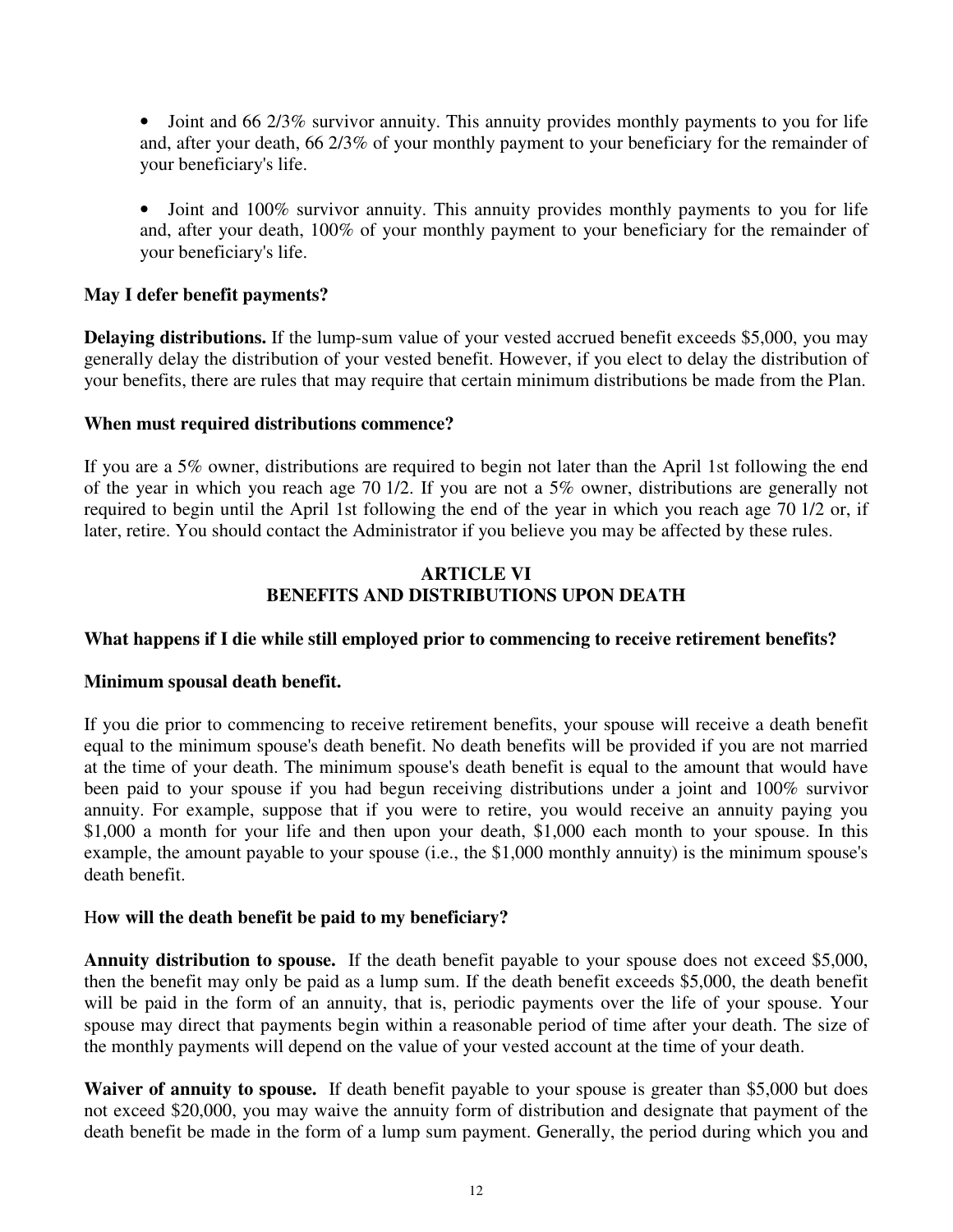your spouse may waive the annuity begins as of the first day of the Plan Year in which you reach age 35 and ends when you die. The Administrator must provide you with a detailed explanation of the annuity. This explanation must generally be given to you during the period of time beginning on the first day of the Plan Year in which you will reach age 32 and ending on the first day of the Plan Year in which you reach age 35. It is important that you inform the Administrator when you reach age 32 so that you may receive this information.

#### **When must the last payment be made to my spouse?**

The law generally restricts the ability of a retirement plan to be used as a method of retaining money for purposes of your death estate. Thus, there are rules that are designed to ensure that death benefits are distributable within certain time periods.

Minimum distributions of your death benefit must generally begin to be made to your surviving spouse in the year following your death, or if later, the year that you would have attained age 70 1/2.

Since your spouse has certain rights to the death benefit, you should immediately report any change in your marital status to the Administrator.

### **What happens if I'm a Participant, terminate employment and die after starting to receive my benefits?**

If you terminate employment with the Employer and subsequently die after starting to receive benefits, your beneficiary will only be entitled to receive amounts, if any, that are payable under the form of the distribution you elected to receive. For example, if you were receiving payments as a single life annuity, then no amounts are payable after your death.

#### **ARTICLE VII TAX TREATMENT OF DISTRIBUTIONS**

#### **What are my tax consequences when I receive a distribution from the Plan?**

Generally, you must include any Plan distribution in your taxable income in the year in which you receive the distribution. The tax treatment may also depend on your age when you receive the distribution. Certain distributions made to you when you are under age 59 1/2 could be subject to an additional 10% tax.

#### **Can I elect a rollover to reduce or defer tax on my distribution?**

**Rollover or Direct Transfer.** You may reduce, or defer entirely, the tax due on your distribution through use of one of the following methods:

(a) **60-day rollover.** The rollover of all or a portion of the distribution to an Individual Retirement Account or Annuity (IRA) or another employer retirement plan willing to accept the rollover. This will result in no tax being due until you begin withdrawing funds from the IRA or other qualified employer plan. The rollover of the distribution, however, must be made within strict time frames (normally, within 60 days after you receive your distribution). Under certain circumstances all or a portion of a distribution may not qualify for this rollover treatment. In addition, most distributions will be subject to mandatory federal income tax withholding at a rate of 20%. This will reduce the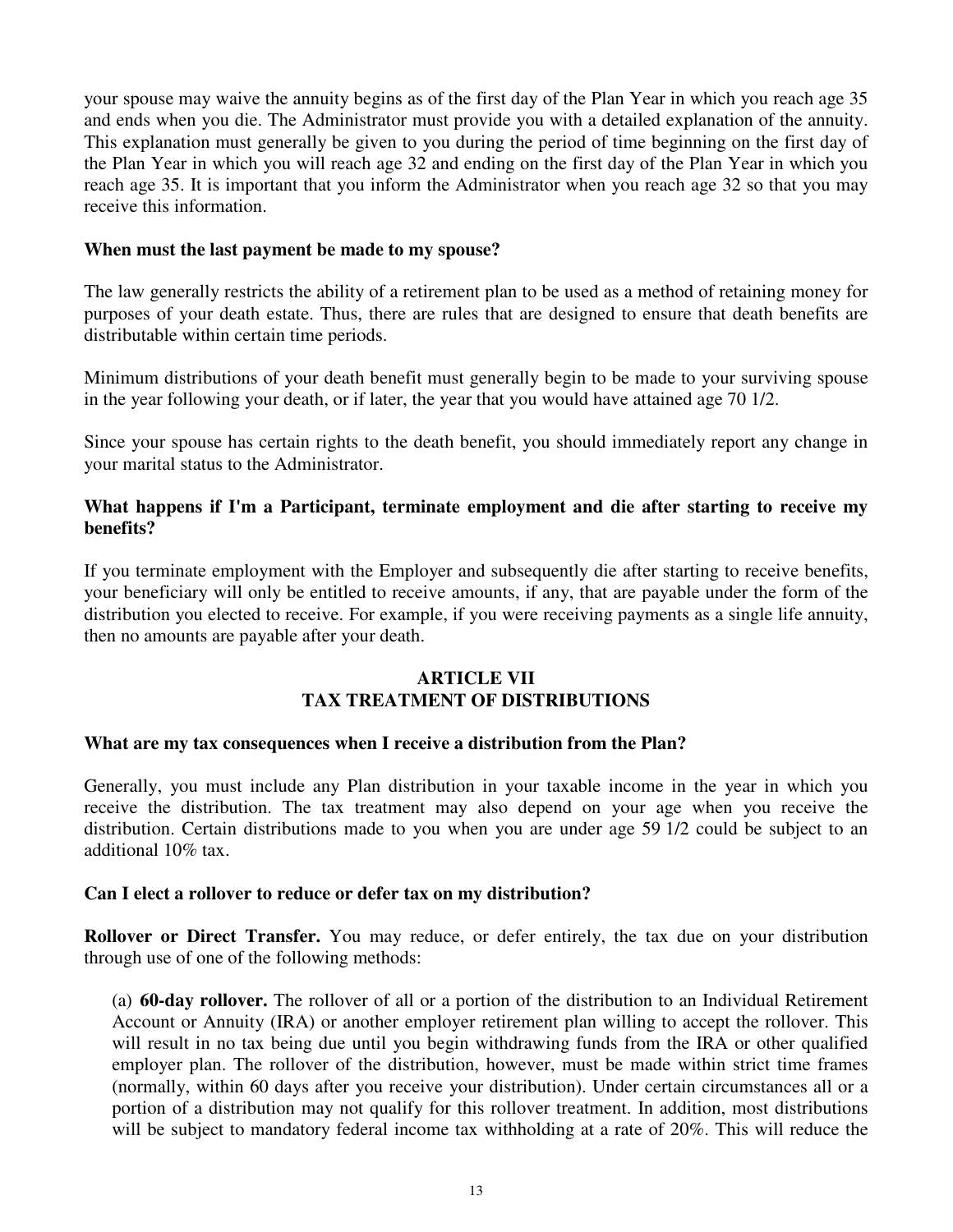amount you actually receive. For this reason, if you wish to roll over all or a portion of your distribution amount, the direct transfer option described in paragraph (b) below would be the better choice.

(b) **Direct rollover.** For most distributions, you may request that a direct transfer (sometimes referred to as a direct rollover) of all or a portion of a distribution be made to either an Individual Retirement Account or Annuity (IRA) or another employer retirement plan willing to accept the transfer. A direct transfer will result in no tax being due until you withdraw funds from the IRA or other employer plan. Like the rollover, under certain circumstances all or a portion of the amount to be distributed may not qualify for this direct transfer. If you elect to actually receive the distribution rather than request a direct transfer, then in most cases 20% of the distribution amount will be withheld for federal income tax purposes. If you decide to directly transfer all or a portion of a distribution, you (and your spouse, if you are married) must first waive the annuity form of payment. (See the question entitled "How will my benefits be paid to me?" for a further explanation of this waiver requirement.)

**Tax Notice.** WHENEVER YOU RECEIVE A DISTRIBUTION THAT IS AN ELIGIBLE ROLLOVER DISTRIBUTION, THE ADMINISTRATOR WILL DELIVER TO YOU A MORE DETAILED EXPLANATION OF THESE OPTIONS. HOWEVER, THE RULES WHICH DETERMINE WHETHER YOU QUALIFY FOR FAVORABLE TAX TREATMENT ARE VERY COMPLEX. YOU SHOULD CONSULT WITH QUALIFIED TAX COUNSEL BEFORE MAKING A CHOICE.

#### **ARTICLE VIII PROTECTED BENEFITS AND CLAIMS PROCEDURES**

#### **Are my benefits protected?**

As a general rule, your interest in the Plan may not be alienated. This means that your interest may not be sold, used as collateral for a loan, given away or otherwise transferred. In addition, your creditors (other than the IRS) may not attach, garnish or otherwise interfere with your benefits under the Plan.

#### **Are there any exceptions to the general rule?**

There are two exceptions to this general rule. The Administrator must honor a qualified domestic relations order. A qualified domestic relations order is defined as a decree or order issued by a court that obligates you to pay child support or alimony, or otherwise allocates a portion of your accrued benefit under the Plan to your spouse, former spouse, child or other dependent. If a qualified domestic relations order is received by the Administrator, all or a portion of your benefits may be used to satisfy that obligation. The Administrator will determine the validity of any domestic relations order received. You and your beneficiaries can obtain from the Administrator, without charge, a copy of the procedure used by the Administrator to determine whether a qualified domestic relations order is valid.

The second exception applies if you are involved with the Plan's operation. If you are found liable for any action that adversely affects the Plan, the Administrator can offset your benefits by the amount that you are ordered or required by a court to pay the Plan. All or a portion of your benefits may be used to satisfy any such obligation to the Plan.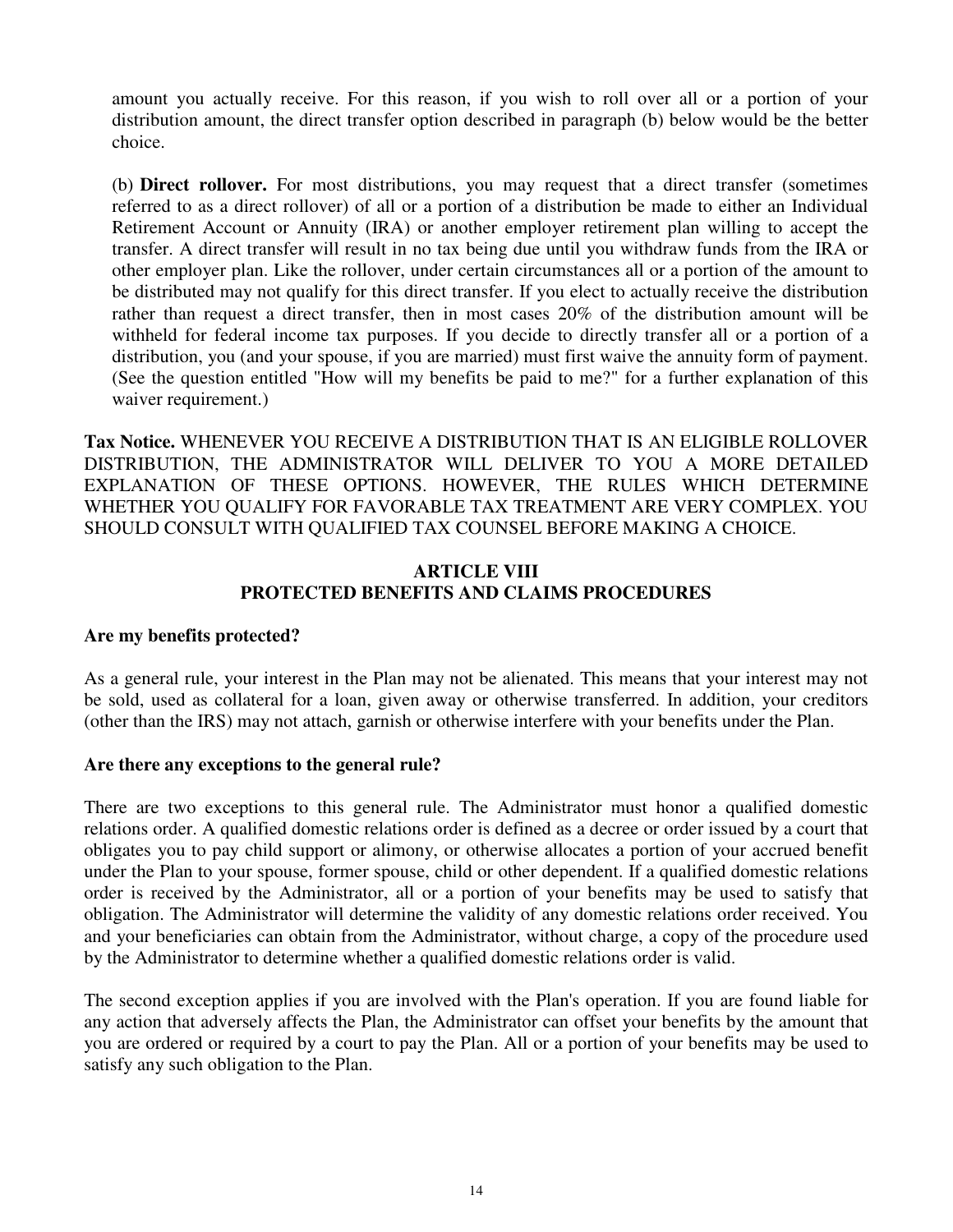## **Can the Plan be amended?**

Your Employer has the right to amend the Plan at any time. In no event, however, will any amendment authorize or permit any part of the Plan assets to be used for purposes other than the exclusive benefit of Participants or their beneficiaries. Additionally, no amendment will cause any reduction in your accrued benefit.

### **What happens if the Plan is terminated?**

Although we intend to maintain the Plan indefinitely, we reserve the right to terminate the Plan under certain criteria established by law and set forth in the Plan. Upon termination, you will continue to be 100% vested in the present value of your Accrued Benefit, and benefits will be distributed to you in any manner permitted by the Plan as soon as practicable. (See the question "How will my benefits be paid to me?" found in the Article of this SPD entitled "Form of Benefit Payment.")

Upon termination of the Plan, the assets of the trust will be divided among Participants and beneficiaries in accordance with the following priorities:

(a) to provide benefits to former Participants who have retired under the Plan prior to its termination without reference to the order of retirement.

(b) equally among:

- retired Participants and their beneficiaries to whom payment commenced at least 3 years prior to the date of termination; and
- Participants who could have retired and received payment of their benefits at least 3 years prior to the date of termination.

(c) to provide benefits to Participants who have reached their Normal Retirement Date but have not retired on the date of termination without reference to the order in which they will have reached their Normal Retirement Date.

(d) to any benefits guaranteed and insured by the Pension Benefit Guaranty Corporation.

(e) to provide benefits to Participants who have not reached their Normal Retirement Date on the date of termination, without reference to the order that each Participant will attain Normal Retirement Date. The benefit will be based on your Accrued Benefit at the time of termination.

- (f) to all other vested Accrued Benefits not insured by the Pension Benefit Guaranty Corporation.
- (g) to all other Accrued Benefits provided under the Plan.

Any excess funds will revert to your Employer.

#### **Are my benefits guaranteed?**

Your pension benefits under the Plan are insured by the Pension Benefit Guaranty Corporation (PBGC), a Federal insurance agency. If the Plan terminates (ends) without enough money to pay all benefits, the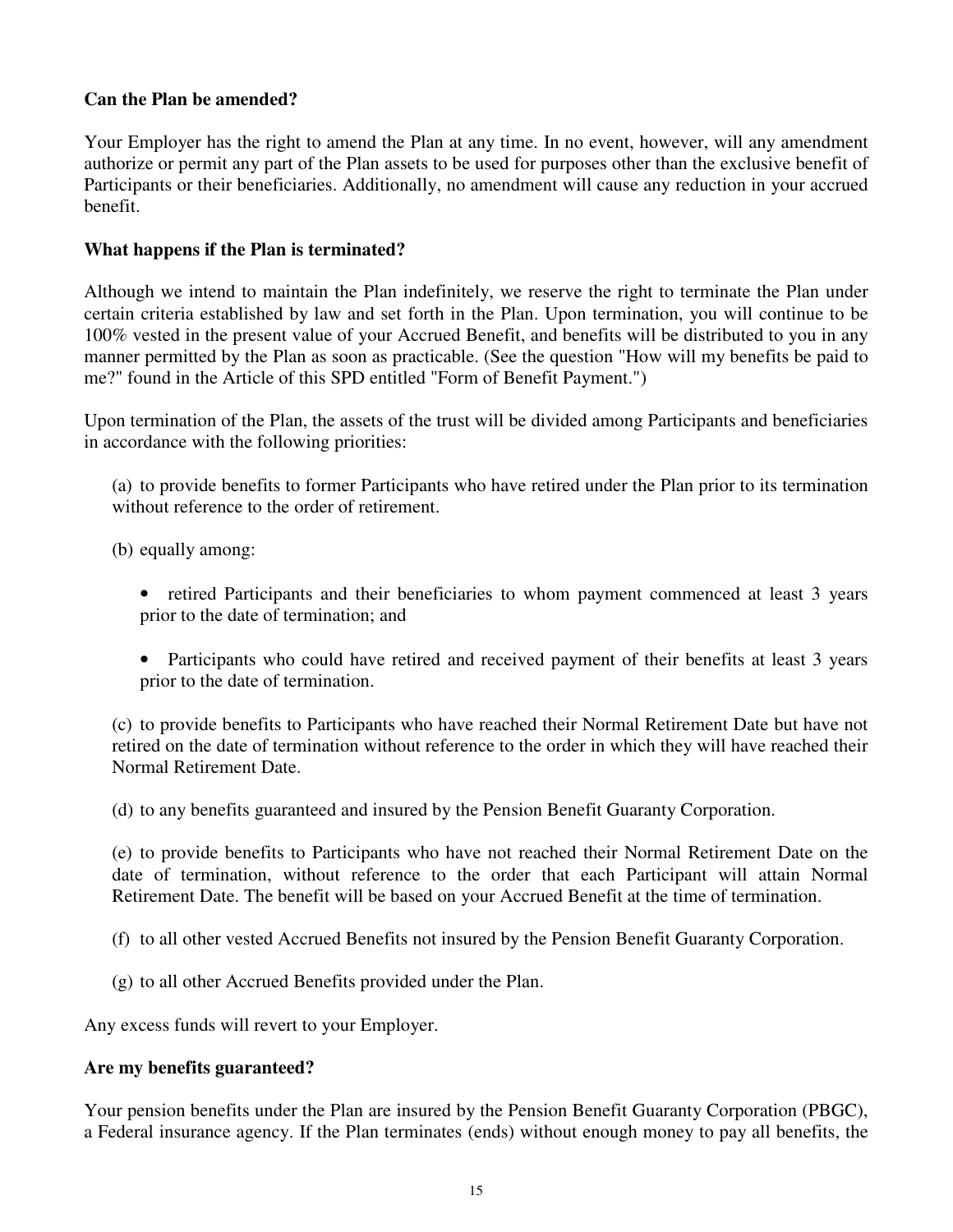PBGC will step in to pay pension benefits. Most people receive all of the pension benefits they would have received under the Plan, but some people may lose certain benefits.

The PBGC guarantee generally covers: (1) Normal and early retirement benefits; (2) disability benefits if you become disabled before the Plan terminates; and (3) certain benefits for your survivors.

The PBGC guarantee generally does not cover: (1) Benefits greater than the maximum guaranteed amount set by law for the year in which the Plan terminates; (2) some or all of benefit increases and new benefits based on Plan provisions that have been in place for fewer than 5 years at the time the Plan terminates; (3) benefits that are not vested because you have not worked long enough for us; (4) benefits for which you have not met all the requirements at the time the Plan terminates; (5) certain early retirement payments (such as supplemental benefits that stop when you become eligible for Social Security) that result in an early retirement monthly benefit greater than your monthly benefit at the Plan's Normal Retirement Age; and (6) non-pension benefits, such as health insurance, life insurance, certain death benefits, vacation pay, and severance pay.

Even if certain of your benefits are not guaranteed, you still may receive some of those benefits from the PBGC depending on how much money the Plan has and on how much the PBGC collects from employers.

For more information about the PBGC and the benefits it guarantees, ask your Plan Administrator or contact the PBGC's Technical Assistance Division, 1200 K Street N. W., Suite 930, Washington, D. C. 20005-4026 or call 202-326-4000 (not a toll-free number). TTY/TDD users may call the federal relay service toll-free at 1-800-877-8339 and ask to be connected to 202-326-4000. Additional information about the PBGC's pension insurance program is available through the PBGC's website on the Internet at http://www.pbgc.gov.

# **How do I submit a claim for Plan benefits?**

Benefits will generally be paid to you and your beneficiaries without the necessity for formal claims. Contact the Administrator if you are entitled to benefits, or if you believe an error has been made in determining your benefit. Any such request should be in writing.

If the Administrator determines the claim is valid, then you will receive a statement describing the amount of benefit, the method or methods of payment, the timing of distributions and other information relevant to the payment of the benefit.

# **What if my benefits are denied?**

Your request for Plan benefits will be considered a claim for Plan benefits, and it will be subject to a full and fair review. If your claim is wholly or partially denied, the Administrator will provide you with a written or electronic notification of the Plan's adverse determination. This written or electronic notification must be provided to you within a reasonable period of time, but not later than 90 days after the receipt of your claim by the Administrator, unless the Administrator determines that special circumstances require an extension of time for processing your claim. If the Administrator determines that an extension of time for processing is required, written notice of the extension will be furnished to you prior to the termination of the initial 90-day period. In no event will such extension exceed a period of 90 days from the end of such initial period. The extension notice will indicate the special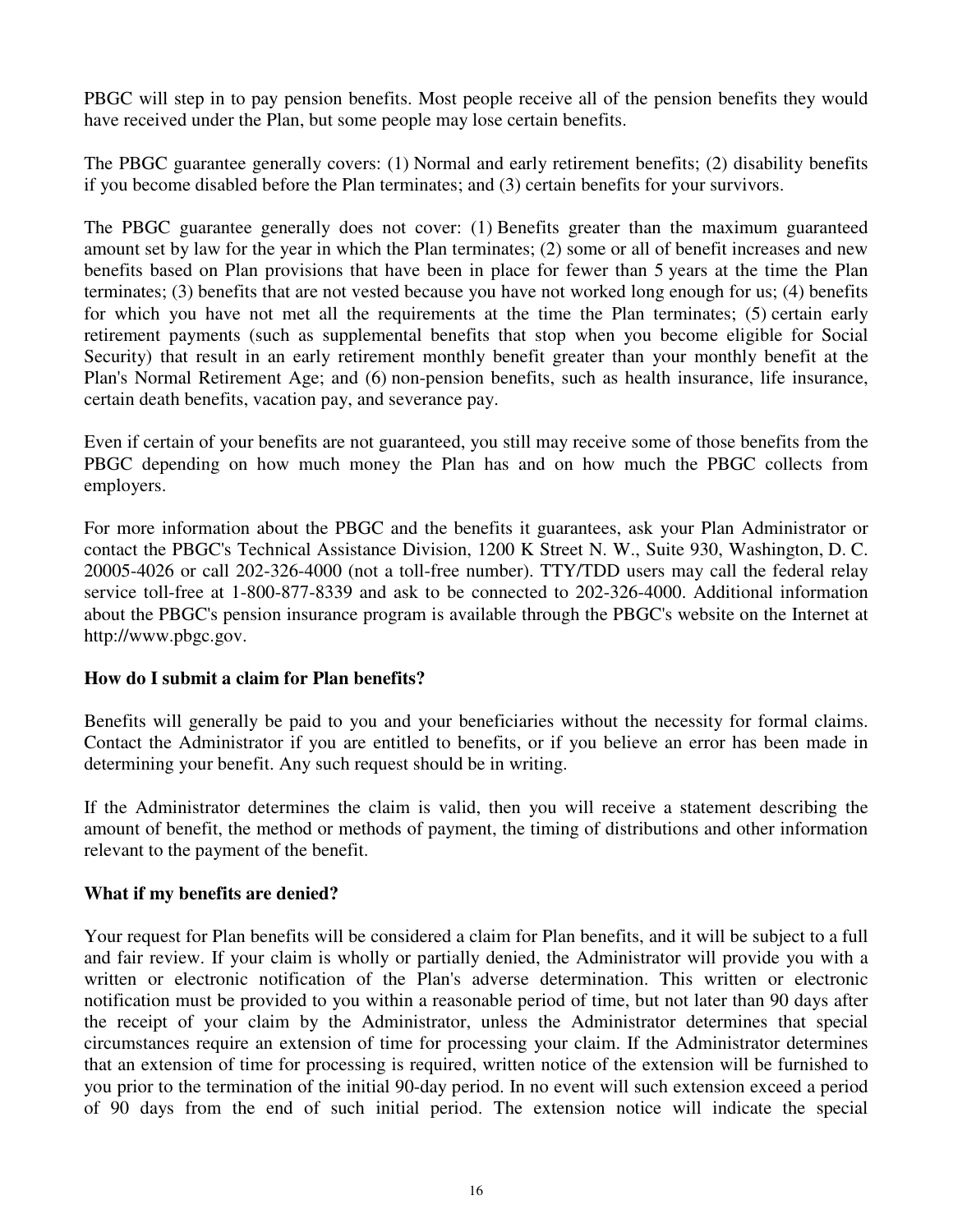circumstances requiring an extension of time and the date by which the Plan expects to render the benefit determination.

In the case of a claim for disability benefits, if disability is determined by a physician (rather than relying upon a determination of disability for Social Security purposes), then instead of the above, the Administrator will provide you with written or electronic notification of the Plan's adverse benefit determination within a reasonable period of time, but not later than 45 days after receipt of the claim by the Plan. This period may be extended by the Plan for up to 30 days, provided that the Administrator both determines that such an extension is necessary due to matters beyond the control of the Plan and notifies you, prior to the expiration of the initial 45-day period, of the circumstances requiring the extension of time and the date by which the Plan expects to render a decision. If, prior to the end of the first 30-day extension period, the Administrator determines that, due to matters beyond the control of the Plan, a decision cannot be rendered within that extension period, the period for making the determination may be extended for up to an additional 30 days, provided that the Administrator notifies you, prior to the expiration of the first 30-day extension period, of the circumstances requiring the extension and the date as of which the Plan expects to render a decision. In the case of any such extension, the notice of extension will specifically explain the standards on which entitlement to a benefit is based, the unresolved issues that prevent a decision on the claim, and the additional information needed to resolve those issues, and you will be afforded at least 45 days within which to provide the specified information.

The Administrator's written or electronic notification of any adverse benefit determination must contain the following information:

- (a) The specific reason or reasons for the adverse determination.
- (b) Reference to the specific Plan provisions on which the determination is based.

(c) A description of any additional material or information necessary for you to perfect the claim and an explanation of why such material or information is necessary.

(d) Appropriate information as to the steps to be taken if you or your beneficiary want to submit your claim for review.

(e) In the case of disability benefits where disability is determined by a physician:

(i) If an internal rule, guideline, protocol, or other similar criterion was relied upon in making the adverse determination, either the specific rule, guideline, protocol, or other similar criterion; or a statement that such rule, guideline, protocol, or other similar criterion was relied upon in making the adverse determination and that a copy of the rule, guideline, protocol, or other similar criterion will be provided to you free of charge upon request.

(ii) If the adverse benefit determination is based on a medical necessity or experimental treatment or similar exclusion or limit, either an explanation of the scientific or clinical judgment for the determination, applying the terms of the Plan to your medical circumstances, or a statement that such explanation will be provided to you free of charge upon request.

If your claim has been denied, and you want to submit your claim for review, you must follow the Claims Review Procedure in the next question.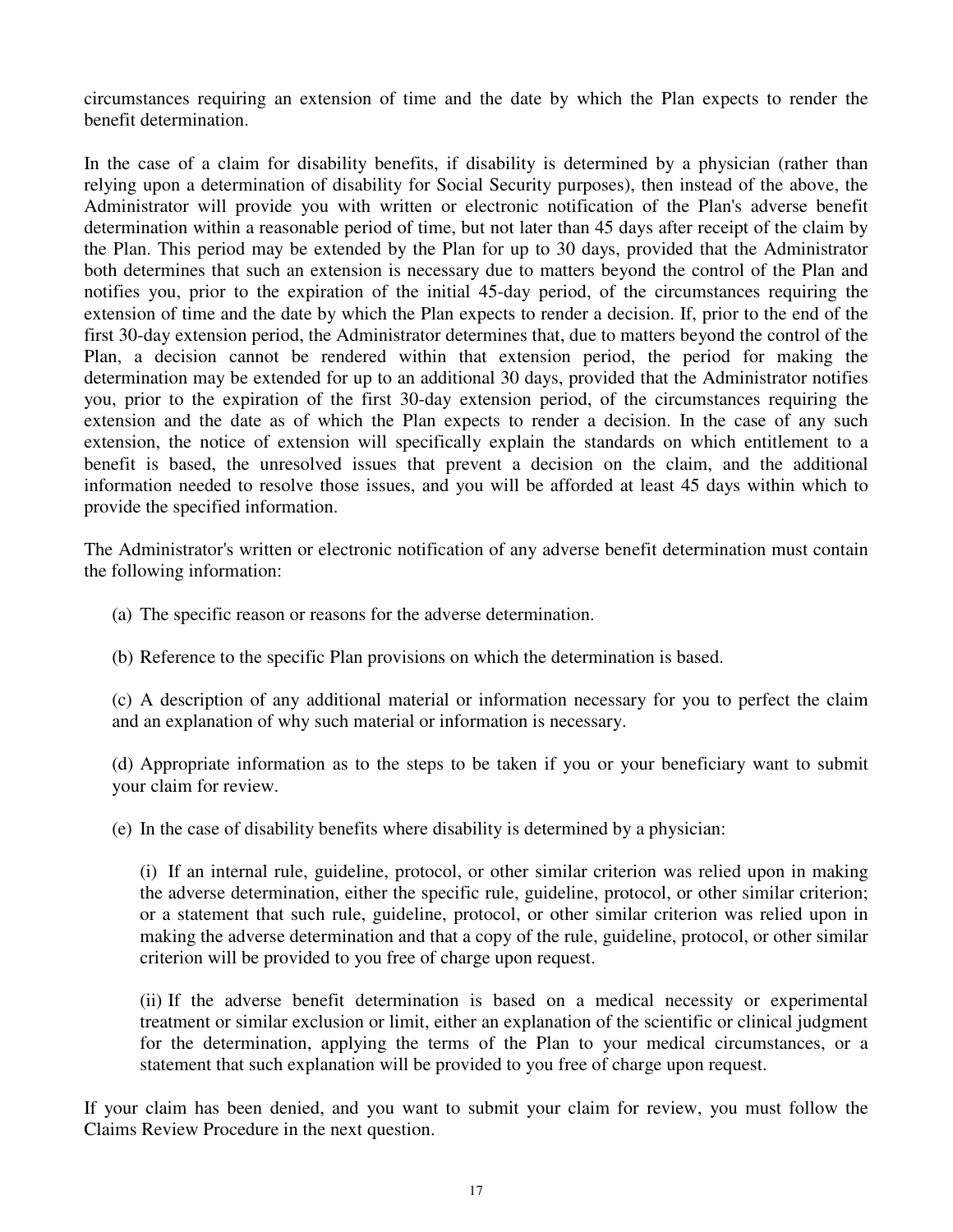## **What is the Claims Review Procedure?**

Upon the denial of your claim for benefits, you may file your claim for review, in writing, with the Administrator.

(a) YOU MUST FILE THE CLAIM FOR REVIEW NO LATER THAN 60 DAYS AFTER YOU HAVE RECEIVED WRITTEN NOTIFICATION OF THE DENIAL OF YOUR CLAIM FOR BENEFITS.

HOWEVER, IF YOUR CLAIM IS FOR DISABILITY BENEFITS AND DISABILITY IS DETERMINED BY A PHYSICIAN, THEN INSTEAD OF THE ABOVE, YOU MUST FILE THE CLAIM FOR REVIEW NO LATER THAN 180 DAYS FOLLOWING RECEIPT OF NOTIFICATION OF AN ADVERSE BENEFIT DETERMINATION.

(b) You may submit written comments, documents, records, and other information relating to your claim for benefits.

(c) You may review all pertinent documents relating to the denial of your claim and submit any issues and comments, in writing, to the Administrator.

(d) You will be provided, upon request and free of charge, reasonable access to, and copies of, all documents, records, and other information relevant to your claim for benefits.

(e) Your claim for review must be given a full and fair review. This review will take into account all comments, documents, records, and other information submitted by you relating to your claim, without regard to whether such information was submitted or considered in the initial benefit determination.

In addition to the Claims Review Procedure above, if your claim is for disability benefits and disability is determined by a physician, then the Claims Review Procedure provides that:

(a) Your claim will be reviewed without deference to the initial adverse benefit determination and the review will be conducted by an appropriate named fiduciary of the Plan who is neither the individual who made the adverse benefit determination that is the subject of the appeal, nor the subordinate of such individual.

(b) In deciding an appeal of any adverse benefit determination that is based in whole or part on medical judgment, the appropriate named fiduciary will consult with a health care professional who has appropriate training and experience in the field of medicine involved in the medical judgment.

(c) Any medical or vocational experts whose advice was obtained on behalf of the Plan in connection with your adverse benefit determination will be identified, without regard to whether the advice was relied upon in making the benefit determination.

(d) The health care professional engaged for purposes of a consultation under (b) above will be an individual who is neither an individual who was consulted in connection with the adverse benefit determination that is the subject of the appeal, nor the subordinate of any such individual.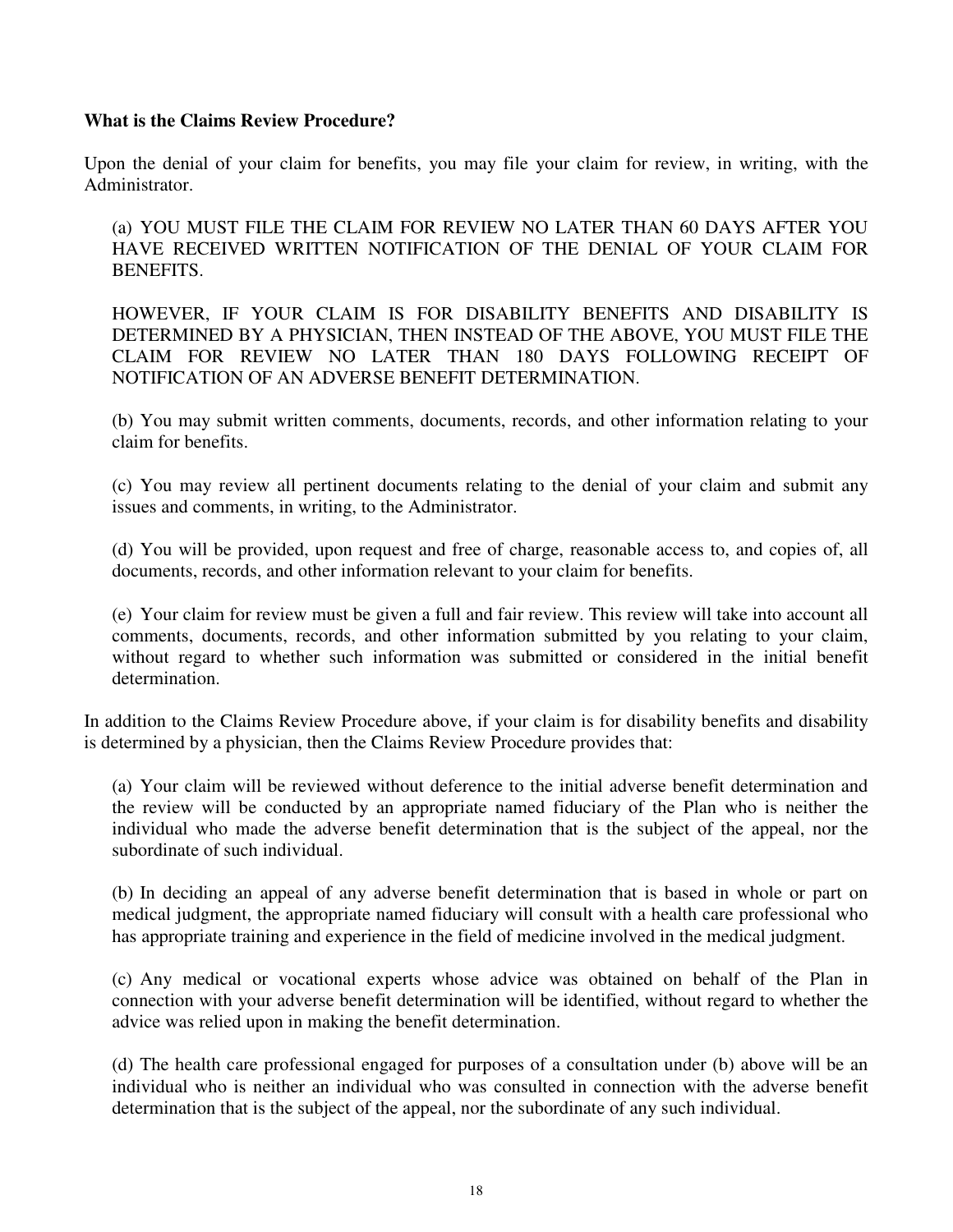The Administrator will provide you with written or electronic notification of the Plan's benefit determination on review. The Administrator must provide you with notification of this denial within 60 days after the Administrator's receipt of your written claim for review, unless the Administrator determines that special circumstances require an extension of time for processing your claim. If the Administrator determines that an extension of time for processing is required, written notice of the extension will be furnished to you prior to the termination of the initial 60-day period. In no event will such extension exceed a period of 60 days from the end of the initial period. The extension notice will indicate the special circumstances requiring an extension of time and the date by which the Plan expects to render the determination on review. However, if your claim relates to disability benefits and disability is determined by a physician, then 45 days will apply instead of 60 days in the preceding sentences. In the case of an adverse benefit determination, the notification will set forth:

(a) The specific reason or reasons for the adverse determination.

(b) Reference to the specific Plan provisions on which the benefit determination is based.

(c) A statement that you are entitled to receive, upon request and free of charge, reasonable access to, and copies of, all documents, records, and other information relevant to your claim for benefits.

(d) In the case of disability benefits where disability is determined by a physician:

(i) If an internal rule, guideline, protocol, or other similar criterion was relied upon in making the adverse determination, either the specific rule, guideline, protocol, or other similar criterion; or a statement that such rule, guideline, protocol, or other similar criterion was relied upon in making the adverse determination and that a copy of the rule, guideline, protocol, or other similar criterion will be provided to you free of charge upon request.

(ii) If the adverse benefit determination is based on a medical necessity or experimental treatment or similar exclusion or limit, either an explanation of the scientific or clinical judgment for the determination, applying the terms of the Plan to your medical circumstances, or a statement that such explanation will be provided to you free of charge upon request.

If you have a claim for benefits which is denied, then you may file suit in a state or Federal court. However, in order to do so, you must file the suit no later than 180 days after the Administrator makes a final determination to deny your claim.

#### **What are my rights as a Plan Participant?**

As a Participant in the Plan you are entitled to certain rights and protections under the Employee Retirement Income Security Act of 1974 (ERISA). ERISA provides that all Plan Participants are entitled to:

(a) Examine, without charge, at the Administrator's office and at other specified locations, all documents governing the Plan and a copy of the latest annual report (Form 5500 Series) filed by the Plan with the U.S. Department of Labor and available at the Public Disclosure Room of the Employee Benefits Security Administration.

(b) Obtain, upon written request to the Administrator, copies of documents governing the operation of the Plan, including insurance contracts and collective bargaining agreements, and copies of the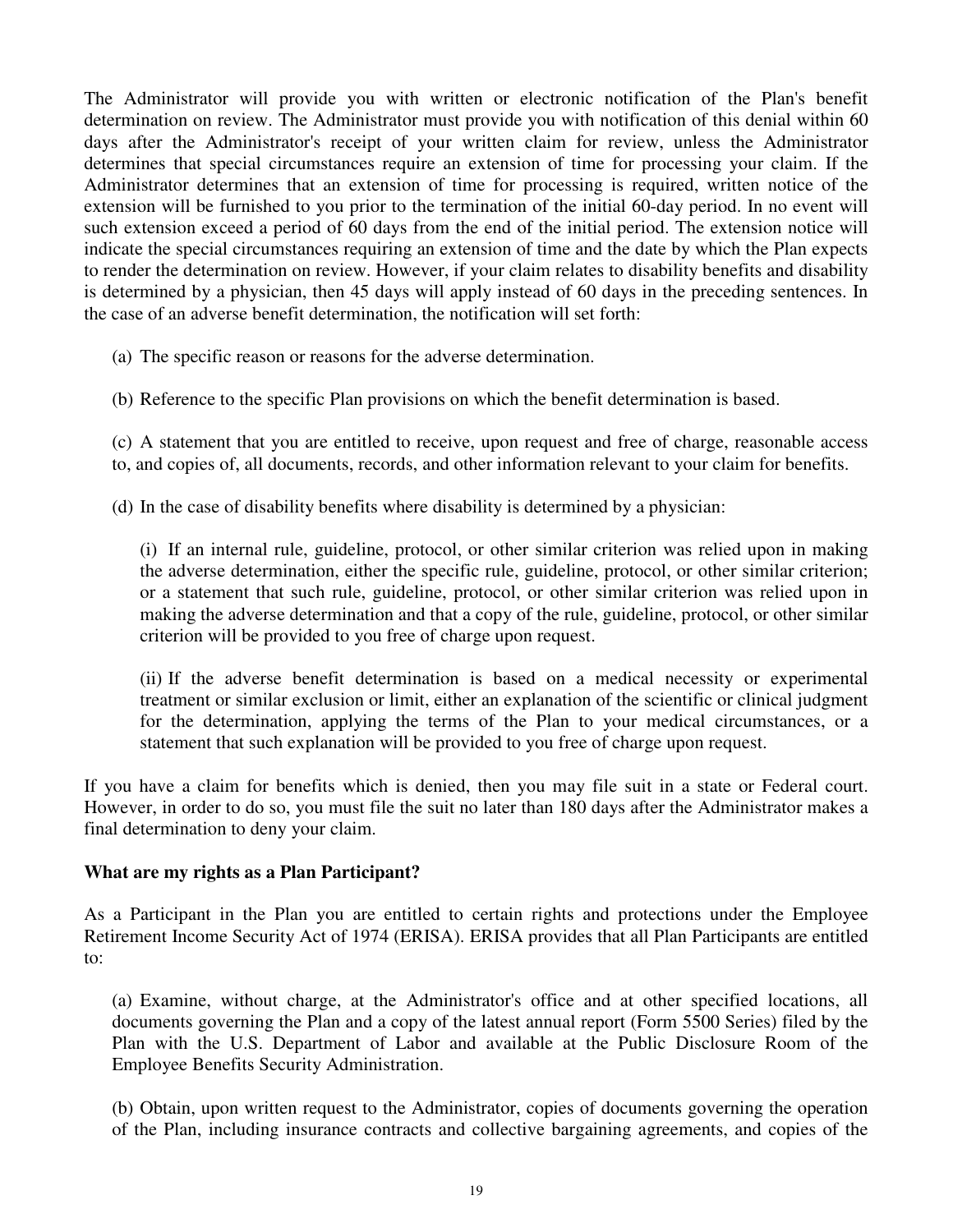latest annual report (Form 5500 Series) and updated summary plan description. The Administrator may make a reasonable charge for the copies.

(c) Receive a summary of the Plan's annual financial report. The Administrator is required by law to furnish each Participant with a copy of this summary annual report.

(d) Obtain a statement telling you whether you have a right to receive a pension at Normal Retirement Age and, if so, what your benefits would be at Normal Retirement Age if you stop working under the Plan now. If you do not have a right to a pension benefit, the statement will tell you how many years you have to work to get a right to a pension. THIS STATEMENT MUST BE REQUESTED IN WRITING AND IS NOT REQUIRED TO BE GIVEN MORE THAN ONCE EVERY TWELVE (12) MONTHS. The Plan must provide this statement free of charge.

In addition to creating rights for Plan Participants, ERISA imposes duties upon the people who are responsible for the operation of the Plan. The people who operate your Plan, called "fiduciaries" of the Plan, have a duty to do so prudently and in the interest of you and other Plan Participants and beneficiaries. No one, including your Employer or any other person, may fire you or otherwise discriminate against you in any way to prevent you from obtaining a pension benefit or exercising your rights under ERISA.

If your claim for a pension benefit is denied or ignored, in whole or in part, you have a right to know why this was done, to obtain copies of documents relating to the decision without charge, and to appeal any denial, all within certain time schedules.

Under ERISA, there are steps you can take to enforce the above rights. For instance, if you request a copy of Plan documents or the latest annual report from the Plan and do not receive them within 30 days, you may file suit in a Federal court. In such a case, the court may require the Administrator to provide the materials and pay you up to \$110.00 a day until you receive the materials, unless the materials were not sent because of reasons beyond the control of the Administrator.

If you have a claim for benefits which is denied or ignored, in whole or in part, you may file suit in a state or Federal court. In addition, if you disagree with the Plan's decision or lack thereof concerning the qualified status of a domestic relations order or a medical child support order, you may file suit in Federal court. You and your beneficiaries can obtain, without charge, a copy of the qualified domestic relations order ("QDRO") procedures from the Administrator.

If it should happen that the Plan's fiduciaries misuse the Plan's money, or if you are discriminated against for asserting your rights, you may seek assistance from the U.S. Department of Labor, or you may file suit in a Federal court. The court will decide who should pay court costs and legal fees. If you are successful, the court may order the person you have sued to pay these costs and fees. The court may order you to pay these costs and fees if you lose or if, for example, it finds your claim is frivolous.

#### **What can I do if I have questions or my rights are violated?**

If you have any questions about the Plan, you should contact the Administrator. If you have any questions about this statement or about your rights under ERISA, or if you need assistance in obtaining documents from the Administrator, you should contact the nearest office of the Employee Benefits Security Administration, U.S. Department of Labor, listed in the telephone directory or the Division of Technical Assistance and Inquiries, Employee Benefits Security Administration, U.S. Department of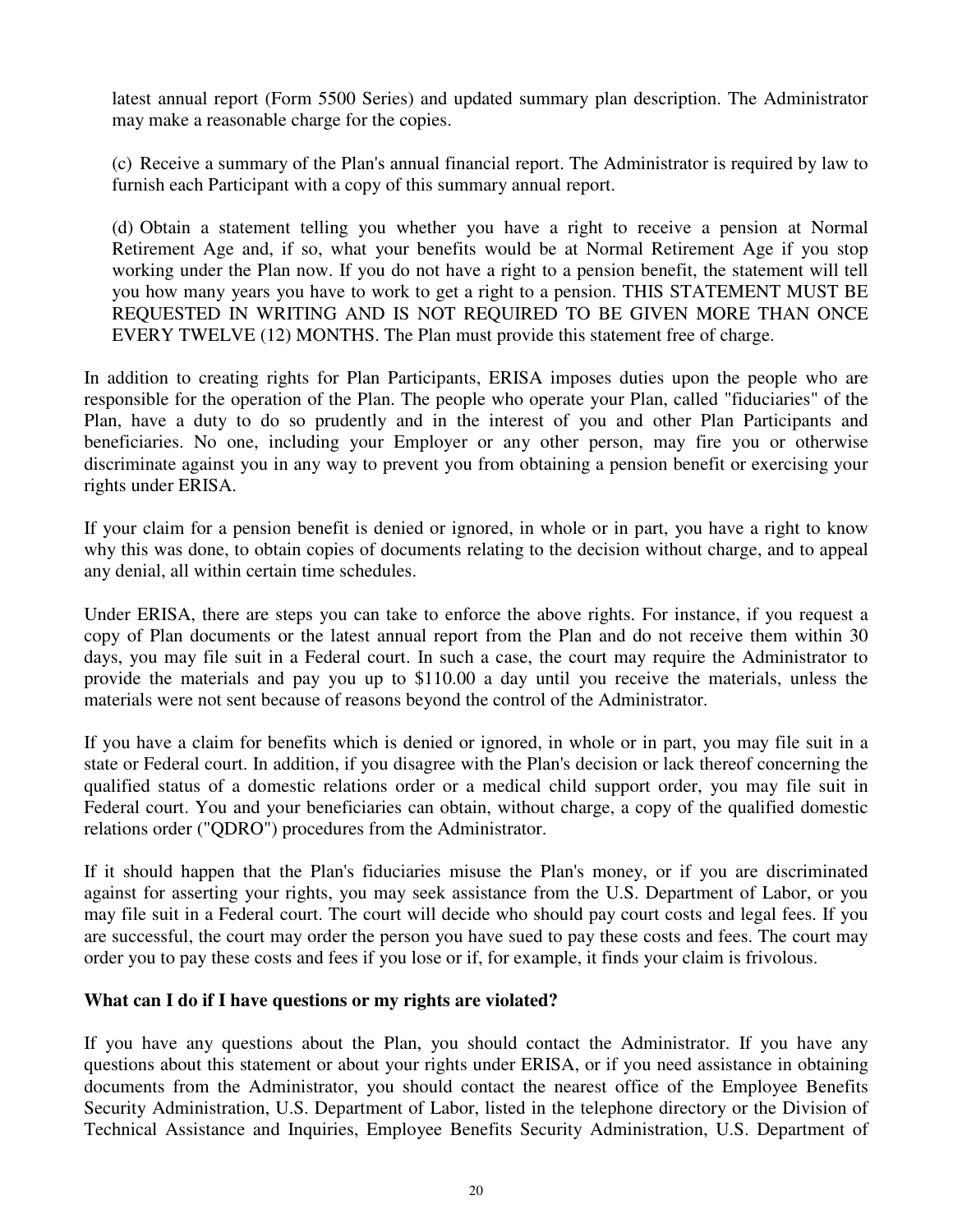Labor, 200 Constitution Avenue, N.W., Washington, D.C. 20210. You may also obtain certain publications about your rights and responsibilities under ERISA by calling the publications hotline of the Employee Benefits Security Administration.

### **ARTICLE IX GENERAL INFORMATION ABOUT THE PLAN**

There is certain general information which you may need to know about the Plan. This information has been summarized for you in this Article.

#### **Plan Name**

The full name of the Plan is The Fidelity Bank Pension Plan.

#### **Plan Number**

Your Employer has assigned Plan Number 001 to your Plan.

#### **Plan Effective Dates**

This Plan was originally effective on January 1, 1960. The amended and restated provisions of the Plan become effective on January 1, 2015.

#### **Other Plan Information**

Valuations of the Plan assets are generally made annually on the last day of the Plan Year and may include any other date or dates deemed necessary or appropriate by the Administrator.

The Plan's records are maintained on a twelve-month period of time. This is known as the Plan Year. The Plan Year begins on January 1 and ends on December 31.

The Plan and Trust will be governed by the laws of North Carolina to the extent not governed by federal law.

Service of legal process may be made upon your Employer. Service of legal process may also be made upon the Trustee or Administrator.

#### **Employer Information**

Your Employer's name, address and identification number are:

The Fidelity Bank 100 South Main Street Fuquay-Varina, North Carolina 27526 56-0132040